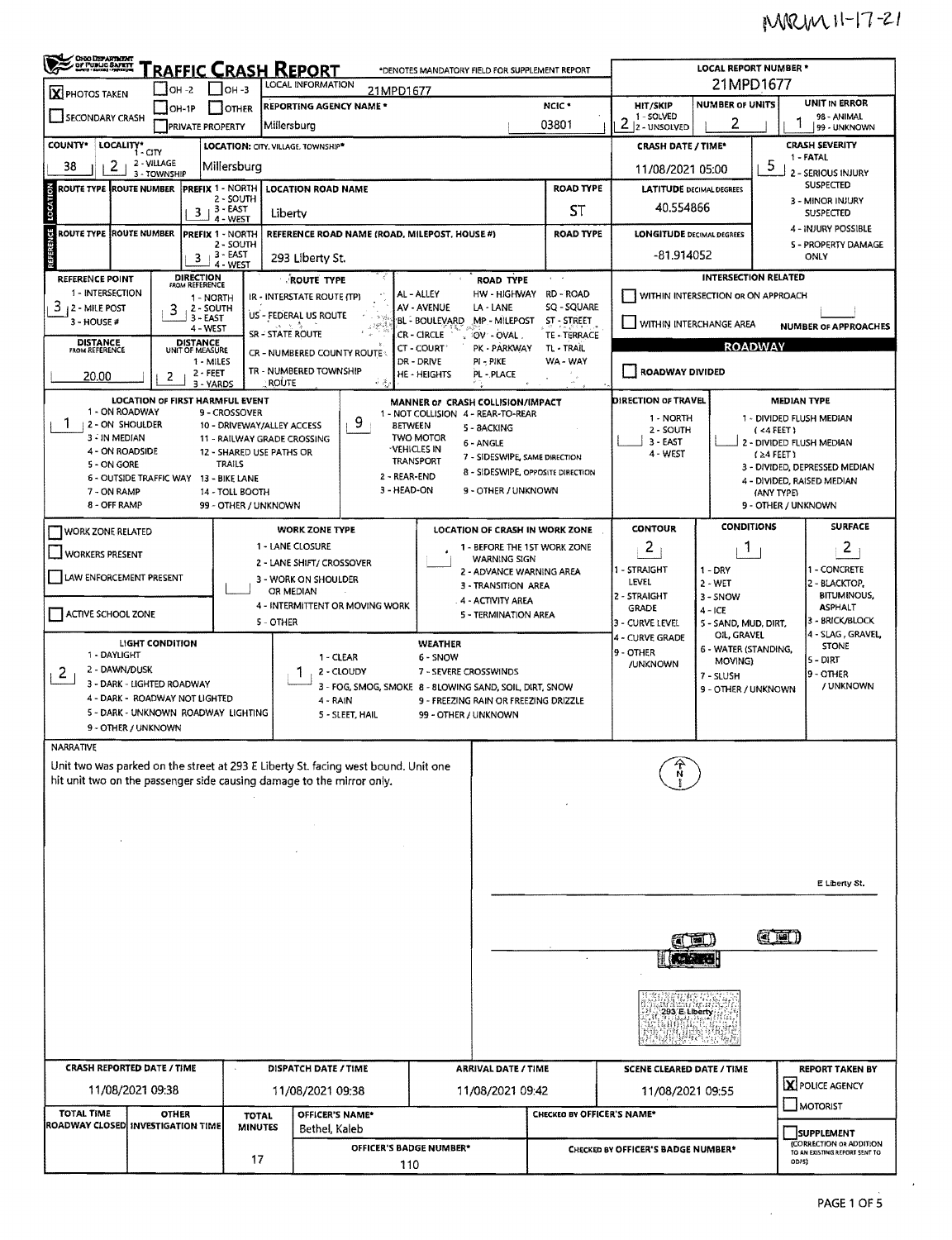|                            | <b>CHOOD TOP ARTIMENT</b><br>OF PUBLIC BAPETT                                 |                                                               |                                                                                          |                            |                                                         |                                                      |                                               | LOCAL REPORT NUMBER                                                |
|----------------------------|-------------------------------------------------------------------------------|---------------------------------------------------------------|------------------------------------------------------------------------------------------|----------------------------|---------------------------------------------------------|------------------------------------------------------|-----------------------------------------------|--------------------------------------------------------------------|
|                            |                                                                               |                                                               |                                                                                          |                            |                                                         |                                                      |                                               | 21MPD1677                                                          |
| UNIT#                      | OWNER NAME: LAST, FIRST, MIDDLE (C) SAME AS DRIVER)                           |                                                               |                                                                                          |                            |                                                         | OWNER PHONE:INCLUDE AREA CODE (C) SAME AS DRIVER)    |                                               | DAMAGE                                                             |
| -1                         | UNKNOWN,<br>OWNER ADDRESS: STREET, CITY, STATE, ZIP ( C) SAME AS DRIVERY      |                                                               |                                                                                          |                            |                                                         |                                                      | 1 - NONE                                      | <b>DAMAGE SCALE</b><br>3 - FUNCTIONAL DAMAGE                       |
| . OH                       |                                                                               |                                                               |                                                                                          |                            |                                                         |                                                      | 9<br>2 - MINOR DAMAGE                         | 4 - DISABLING DAMAGE                                               |
|                            | COMMERCIAL CARRIER: NAME, ADDRESS, CITY, STATE, ZIP                           |                                                               |                                                                                          |                            |                                                         | COMMERCIAL CARRIER PHONE: INCLUDE AREA CODE          |                                               | 9 - UNKNOWN                                                        |
|                            |                                                                               |                                                               |                                                                                          |                            |                                                         |                                                      |                                               | <b>DAMAGED AREA(S)</b><br>INDICATE ALL THAT APPLY                  |
|                            | LP STATE   LICENSE PLATE #                                                    |                                                               | <b>VEHICLE IDENTIFICATION #</b>                                                          |                            | <b>VEHICLE YEAR</b>                                     | <b>VEHICLE MAKE</b>                                  |                                               |                                                                    |
| <b>TINSURANCE</b>          | <b>INSURANCE COMPANY</b>                                                      |                                                               | <b>INSURANCE POLICY #</b>                                                                |                            | <b>COLOR</b>                                            | <b>VEHICLE MODEL</b>                                 |                                               |                                                                    |
| <u>J</u> verified          |                                                                               |                                                               |                                                                                          |                            |                                                         |                                                      |                                               |                                                                    |
|                            | <b>TYPE OF USE</b>                                                            | IN EMERGENCY                                                  | US DOT #                                                                                 |                            | TOWED BY: COMPANY NAME                                  |                                                      |                                               |                                                                    |
| COMMERCIAL                 | GOVERNMENT                                                                    | RESPONSE                                                      | VEHICLE WEIGHT GVWR/GCWR                                                                 |                            | <b>HAZARDOUS MATERIAL</b>                               |                                                      |                                               |                                                                    |
| INTERLOCK<br><b>DEVICE</b> | <b>X</b> HIT/SKIP UNIT                                                        | # OCCUPANTS                                                   | 1 - ≤10K LBS.<br>2 - 10.001 - 26K LBS.                                                   |                            | <b>JMATERIAL</b><br>CLASS <sup>#</sup><br>RELEASED      | PLACARD ID #                                         |                                               |                                                                    |
| <b>EQUIPPED</b>            |                                                                               |                                                               | 3 - > 26K LBS.                                                                           |                            | PLACARD                                                 |                                                      |                                               |                                                                    |
| 99                         | 1 - PASSENGER CAR<br>2 - PASSENGER VAN                                        | 6 - VAN (9-15 SEATS)<br>7 - MOTORCYCLE 2-WHEELED              | 12 - GOLF CART<br>13 - SNOWMOBILE                                                        |                            | 18 - LIMO (LIVERY VEHICLE)<br>19 - BUS (16+ PASSENGERS) | 23 - PEDESTRIAN/SKATER<br>24 - WHEELCHAIR (ANY TYPE) |                                               |                                                                    |
|                            | (MINIVAN)<br>UNIT TYPE <sup>3</sup> - SPORT UTILITY                           | <b>B - MOTORCYCLE 3-WHEELED</b><br>9 - AUTOCYCLE              | 14 - SINGLE UNIT<br><b>TRUCK</b>                                                         | 20 - OTHER VEHICLE         |                                                         | 25 - OTHER NON-MOTORIST                              |                                               |                                                                    |
|                            | VEHICLE                                                                       | 10 - MOPED OR MOTORIZED<br>BICYCLE                            | 15 - SEMI-TRACTOR                                                                        | 21 - HEAVY EQUIPMENT       | 22 - ANIMAL WITH RIDER OR                               | 26 - BICYCLE<br>27 - TRAIN                           |                                               |                                                                    |
|                            | 4 - PICK UP<br>S - CARGO VAN                                                  | 11 - ALL TERRAIN VEHICLE                                      | 16 - FARM EQUIPMENT<br>17 - MOTORHOME                                                    |                            | ANIMAL-DRAWN VEHICLE                                    | 99 - UNKNOWN OR HIT/SKIP                             |                                               |                                                                    |
|                            | (ATV/UTV)<br># OF TRAILING UNITS                                              |                                                               |                                                                                          |                            |                                                         |                                                      |                                               |                                                                    |
| H                          | WAS VEHICLE OPERATING IN AUTONOMOUS                                           |                                                               | 0 - NO AUTOMATION                                                                        |                            | 3 - CONDITIONAL AUTOMATION 9 - UNKNOWN                  |                                                      |                                               | 12                                                                 |
|                            | MODE WHEN CRASH OCCURRED?                                                     |                                                               | 1 - DRIVER ASSISTANCE                                                                    |                            | 4 - HIGH AUTOMATION                                     |                                                      |                                               |                                                                    |
|                            |                                                                               | MODE LEVEL                                                    | 1 - YES 2 - NO 9 - OTHER / UNKNOWN AUTONOMOUS 2 - PARTIAL AUTOMATION 5 - FULL AUTOMATION |                            |                                                         |                                                      |                                               |                                                                    |
|                            | 1 - NONE                                                                      | 6 - BUS - CHARTER/TOUR                                        | $11 - FIRE$                                                                              | <b>16 - FARM</b>           |                                                         | 21 - MAIL CARRIER                                    |                                               |                                                                    |
|                            | $2 - TAXI$<br>3 - ELECTRONIC RIDE                                             | 7 - BUS - INTERCITY<br>B - BUS - SHUTTLE                      | 12 - MILITARY<br>13 - POLICE                                                             | 17 - MOWING                | 18 - SNOW REMOVAL                                       | 99 - OTHER / UNKNOWN                                 |                                               |                                                                    |
| <b>SPECIAL</b>             | SHARING                                                                       | 9 - BUS - OTHER                                               | 14 - PUBLIC UTILITY                                                                      | 19 - TOWING                |                                                         |                                                      |                                               |                                                                    |
|                            | FUNCTION 4 - SCHOOL TRANSPORT<br>5 - BUS - TRANSIT/COMMUTER                   | 10 - AMBULANCE                                                | 15 - CONSTRUCTION EQUIP. 20 - SAFETY SERVICE                                             |                            | PATROL                                                  |                                                      |                                               | 12<br>12                                                           |
|                            | 1 - NO CARGO BODY TYPE                                                        | 4 - LOGGING                                                   | 7 - GRAIN/CHIPS/GRAVEL                                                                   | 11 - DUMP                  |                                                         | 99 - OTHER / UNKNOWN                                 |                                               |                                                                    |
| 99<br>CARGO                | / NOT APPLICABLE<br>2 - BUS                                                   | 5 - INTERMODAL<br><b>CONTAINER CHASSIS</b>                    | 8 - POLE                                                                                 |                            | 12 - CONCRETE MIXER                                     |                                                      |                                               | m                                                                  |
| <b>BODY</b>                | 3 - VEHICLE TOWING<br>ANOTHER MOTOR VEHICLE                                   | 6 - CARGOVAN<br>/ENCLOSED BOX                                 | 9 - CARGO TANK<br>10 - FLAT BED                                                          |                            | 13 - AUTO TRANSPORTER<br>14 - GARBAGE/REFUSE            |                                                      |                                               | $\overline{\mathbf{3}}$<br>9.<br>9                                 |
| <b>TYPE</b>                | 1 - TURN SIGNALS                                                              | 4 - BRAKES                                                    | 7 - WORN OR SLICK TIRES                                                                  |                            | 9 - MOTOR TROUBLE                                       | 99 - OTHER / UNKNOWN                                 |                                               |                                                                    |
| <b>VEHICLE</b>             | 2 - HEAD LAMPS                                                                | 5 - STEERING                                                  | <b>B - TRAILER EQUIPMENT</b>                                                             |                            | 10 - DISABLED FROM PRIOR                                |                                                      |                                               |                                                                    |
| DEFECTS                    | 3 - TAIL LAMPS                                                                | 6 - TIRE BLOWOUT                                              | DEFECTIVE                                                                                |                            | <b>ACCIDENT</b>                                         |                                                      | $\Box$ - NO DAMAGE [0]                        | U-UNDERCARRIAGE [14]                                               |
|                            | 1 - INTERSECTION -                                                            | 4 - MIDBLOCK -                                                | 7 - SHOULDER/ROADSIDE                                                                    |                            | 10 - DRIVEWAY ACCESS                                    | 99 - OTHER / UNKNOWN                                 |                                               |                                                                    |
|                            | MARKED CROSSWALK<br>NON-MOTORIST 2 - INTERSECTION -                           | MARKED CROSSWALK<br>S - TRAVEL LANE -                         | 8 - SIDEWALK                                                                             |                            | 11 - SHARED USE PATHS<br><b>OR TRAILS</b>               |                                                      | $\Box$ -TOP[13]                               | $\Box$ - ALL AREAS [ 15 ]                                          |
| LOCATION<br>AT IMPACT      | UNMARKED CROSSWALK<br>3 - INTERSECTION - OTHER                                | OTHER LOCATION<br><b>6 - BICYCLE LANE</b>                     | 9 - MEDIAN/CROSSING<br><b>ISLAND</b>                                                     |                            | 12 - FIRST RESPONDER<br>AT INCIDENT SCENE               |                                                      |                                               | $X$ - UNIT NOT AT SCENE [ 16 ]                                     |
|                            | 1 - NON-CONTACT                                                               | 1 - STRAIGHT AHEAD                                            | 9 - LEAVING TRAFFIC                                                                      |                            | 15 - WALKING, RUNNING,                                  | 21 - STANDING OUTSIDE                                |                                               | <b>INITIAL POINT OF CONTACT</b>                                    |
| 3                          | 2 - NON-COLLISION                                                             | 2 - BACKING<br>3 - CHANGING LANES                             | LANE<br>10 - PARKED                                                                      | 16 - WORKING               | JOGGING, PLAYING                                        | DISABLED VEHICLE<br>99 - OTHER / UNKNOWN             | 0 - NO DAMAGE                                 | 14 - UNDERCARRIAGE                                                 |
| <b>ACTION</b>              | 3 - STRIKING                                                                  | 4 - OVERTAKING/PASSING<br>PRE-CRASH S - MAKING RIGHT TURN     | 11 - SLOWING OR STOPPED<br>IN TRAFFIC                                                    |                            | 17 - PUSHING VEHICLE<br>18 - APPROACHING OR             |                                                      | 99.<br><b>DIAGRAM</b>                         | 1-12 - REFER TO UNIT 15 - VEHICLE NOT AT SCENE                     |
|                            | 4 - STRUCK<br><b>S - BOTH STRIKING</b>                                        | <b>ACTIONS 6 - MAKING LEFT TURN</b><br>7 - MAKING U-TURN      | 12 - DRIVERLESS<br>13 - NEGOTIATING A CURVE                                              | 19 - STANDING              | LEAVING VEHICLE                                         |                                                      | 13 - TOP                                      | 99 - UNKNOWN                                                       |
|                            | & STRUCK                                                                      | <b>B - ENTERING TRAFFIC</b><br>LANE                           | 14 - ENTERING OR CROSSING                                                                |                            | 20 - OTHER NON-MOTORIST                                 |                                                      |                                               |                                                                    |
|                            | 9 - OTHER / UNKNOWN<br>1 - NONE                                               |                                                               | SPECIFIED LOCATION<br>8 - FOLLOWING TOO CLOSE 13 - IMPROPER START FROM                   |                            | 18 - OPERATING DEFECTIVE                                | 23 - OPENING DOOR INTO                               | <b>TRAFFICWAY FLOW</b>                        | TRAFFIC<br><b>TRAFFIC CONTROL</b>                                  |
|                            | 2 - FAILURE TO VIELD<br>3 - RAN RED LIGHT                                     | /ACDA<br>9 - IMPROPER LANE                                    | A PARKED POSITION<br>14 - STOPPED OR PARKED                                              |                            | EQUIPMENT<br>19 - LOAD SHIFTING                         | ROADWAY<br>99 - OTHER IMPROPER                       | 1 - ONE-WAY                                   | 1 - ROUNDABOUT 4 - STOP SIGN                                       |
| 99                         | 4 - RAN STOP SIGN<br>5 - UNSAFE SPEED                                         | CHANGE<br>10 - IMPROPER PASSING                               | <b>ILLEGALLY</b>                                                                         |                            | /FALLING/SPILLING<br>20 - IMPROPER CROSSING             | <b>ACTION</b>                                        | 2 - TWO-WAY<br>z                              | 2 - SIGNAL<br>5 - YIELD SIGN<br>6<br>3 - FLASHER<br>6 - NO CONTROL |
|                            | CONTRIBUTING 6 - IMPROPER TURN<br>CIRCUMSTANCES <sub>7</sub> - LEFT OF CENTER | 11 - DROVE OFF ROAD                                           | 15 - SWERVING TO AVOID<br>16 - WRONG WAY                                                 |                            | 21 - LYING IN ROADWAY                                   |                                                      |                                               |                                                                    |
|                            |                                                                               | 12 - IMPROPER BACKING                                         | 17 - VISION OBSTRUCTION                                                                  |                            | 22 - NOT DISCERNIBLE                                    |                                                      | # OF THROUGH LANES<br>ON ROAD                 | <b>RAIL GRADE CROSSING</b><br>1 - NOT INVLOVED                     |
|                            | SEQUENCE OF EVENTS                                                            |                                                               |                                                                                          |                            |                                                         |                                                      | $\overline{c}$                                | 2 - INVOLVED-ACTIVE CROSSING                                       |
| 21                         | 1 - OVERTURN/ROLLOVER 7 - SEPARATION OF UNITS                                 |                                                               | <b>EVENTS</b><br>12 - DOWNHILL RUNAWAY                                                   |                            | 19 - ANIMAL - OTHER                                     | 23 - STRUCK BY FALLING,                              |                                               | 3 - INVOLVED-PASSIVE CROSSING                                      |
|                            | 2 - FIRE/EXPLOSION<br>3 - IMMERSION                                           | 8 - RAN OFF ROAD RIGHT<br>9 - RAN OFF ROAD LEFT               | 13 - OTHER NON-COLLISION 20 - MOTOR VEHICLE IN<br>14 - PEDESTRIAN                        |                            | <b>TRANSPORT</b>                                        | SHIFTING CARGO OR<br>ANYTHING SET IN                 |                                               | UNIT / NON-MOTORIST DIRECTION                                      |
|                            | 4 - JACKKNIFE<br>5 - CARGO / EQUIPMENT                                        | 10 - CROSS MEDIAN<br>11 - CROSS CENTERLINE -                  | 15 - PEDALCYCLE<br>16 - RAILWAY VEHICLE                                                  |                            | 21 - PARKED MOTOR<br>VEHICLE                            | MOTION BY A MOTOR<br>VEHICLE<br>24 - OTHER MOVABLE   |                                               | 1 - NORTH<br>S - NORTHEAST<br>2 - SOUTH<br>6 - NORTHWEST           |
|                            | LOSS OR SHIFT<br><b>6 - EQUIPMENT FAILURE</b>                                 | OPPOSITE DIRECTION<br>OF TRAVEL                               | 17 - ANIMAL - FARM<br>18 - ANIMAL - DEER                                                 |                            | 22 - WORK ZONE<br>MAINTENANCE                           | OBJECT                                               |                                               | $3 - EAST$<br>7 - SOUTHEAST                                        |
| з                          | with the country of<br>The contract of the con-                               |                                                               | - COLLISION WITH FIXED OBJECT - STRUCK                                                   |                            | EQUIPMENT                                               |                                                      | $\overline{10}$ $\overline{5}$<br><b>FROM</b> | 4-WEST<br>8 - SOUTHWEST<br>9 - OTHER / UNKNOWN                     |
|                            | .<br>25 - IMPACT ATTENUATOR 31 - GUARDRAIL END<br>/ CRASH CUSHION             | 32 - PORTABLE BARRIER                                         | 35 - OVERHEAD SIGN POST<br>39 - UGHT / LUMINARIES                                        |                            | . <i>.</i><br>45 - EMBANKMENT                           | 52 - BUILDING                                        |                                               |                                                                    |
|                            | 26 - BRIDGE OVERHEAD<br><b>STRUCTURE</b>                                      | 33 - MEDIAN CABLE BARRIER                                     | <b>SUPPORT</b>                                                                           | 46 - FENCE<br>47 - MAILBOX |                                                         | 53 - TUNNEL<br>54 - OTHER FIXED                      | UNIT SPEED                                    | DETECTED SPEED                                                     |
|                            | 27 - BRIDGE PIER OR                                                           | 34 - MEDIAN GUARDRAIL<br><b>BARRIER</b>                       | 40 - UTIUTY POLE<br>41 - OTHER POST, POLE                                                | 48 - TREE                  | 49 - FIRE HYDRANT                                       | OBJECT<br>99 - OTHER / UNKNOWN                       |                                               | 1 - STATED / ESTIMATED SPEED                                       |
|                            | ABUTMENT<br>28 - BRIDGE PARAPET                                               | 35 - MEDIAN CONCRETE<br>BARRIER                               | OR SUPPORT<br>42 - CULVERT                                                               |                            | 50 - WORK ZONE<br>MAINTENANCE                           |                                                      |                                               | 3.<br>  2 - CALCULATED / EDR                                       |
|                            | 29 - 8RIDGE RAIL<br>30 - GUARDRAIL FACE                                       | 36 - MEDIAN OTHER BARRIER 43 - CURB<br>37 - TRAFFIC SIGN POST | 44 - DITCH                                                                               | 51 - WALL                  | <b>EQUIPMENT</b>                                        |                                                      | <b>POSTED SPEED</b>                           |                                                                    |
|                            | FIRST HARMFUL EVENT                                                           |                                                               | <b>MOST HARMFUL EVENT</b>                                                                |                            |                                                         |                                                      | 25                                            | 3 - UNDETERMINED                                                   |

 $\mathcal{A}^{\mathcal{A}}$ 

 $\hat{\mathcal{A}}$ 

u.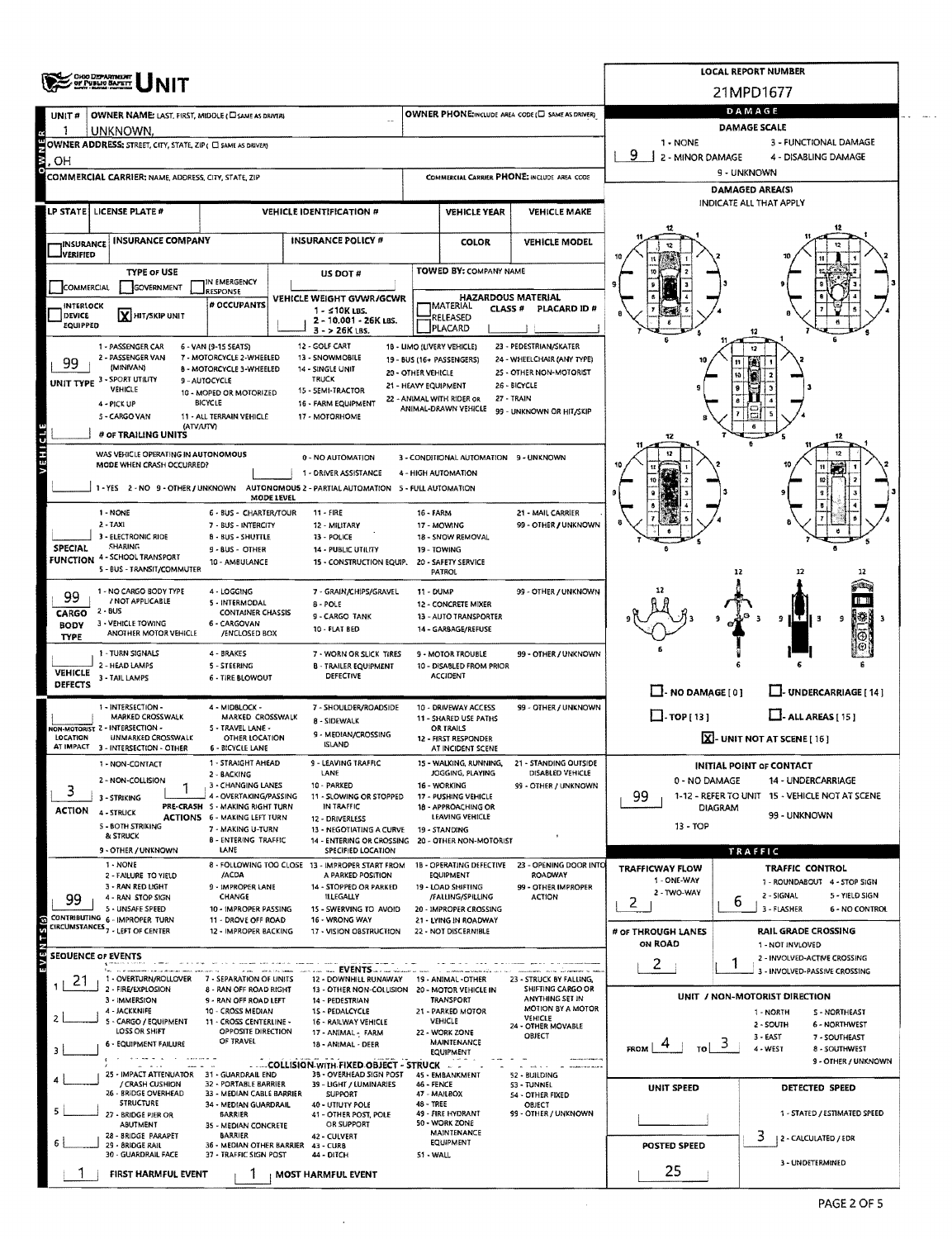|                            | <b>OHO DEPARTMENT</b><br>OF PUBLIC SAFETY                                                         |                                                               |            | <b>LOCAL REPORT NUMBER</b>                                                                                                                                                                                                                                                                                                                                                                                                                                                                                                                                                                                                                                                                                                                                                                                                                                                                                                                                                                                                                                                                                                                                                                                                                                                                                                                                                                                                                                                                                                                                                                                                                                                                                                                                                                                                                                                                                                                                                                                                                                                                                                                                                                                                                                                                                                                                                                                                                                                                                                                                                                                                                                                                                                                                                                                                                                                                                                                                                                                                                                                                                                                                                                                                                                                                                                                                                                                                                                                                                                                                                                                                                                                                                                                                                                                                                                                                                                                                                                                                                                                                                                                                                                                                                                                                                                                                                                                                                                                                                                                                                                                        |  |              |                      |                    |    |                                      |  |  |  |
|----------------------------|---------------------------------------------------------------------------------------------------|---------------------------------------------------------------|------------|-------------------------------------------------------------------------------------------------------------------------------------------------------------------------------------------------------------------------------------------------------------------------------------------------------------------------------------------------------------------------------------------------------------------------------------------------------------------------------------------------------------------------------------------------------------------------------------------------------------------------------------------------------------------------------------------------------------------------------------------------------------------------------------------------------------------------------------------------------------------------------------------------------------------------------------------------------------------------------------------------------------------------------------------------------------------------------------------------------------------------------------------------------------------------------------------------------------------------------------------------------------------------------------------------------------------------------------------------------------------------------------------------------------------------------------------------------------------------------------------------------------------------------------------------------------------------------------------------------------------------------------------------------------------------------------------------------------------------------------------------------------------------------------------------------------------------------------------------------------------------------------------------------------------------------------------------------------------------------------------------------------------------------------------------------------------------------------------------------------------------------------------------------------------------------------------------------------------------------------------------------------------------------------------------------------------------------------------------------------------------------------------------------------------------------------------------------------------------------------------------------------------------------------------------------------------------------------------------------------------------------------------------------------------------------------------------------------------------------------------------------------------------------------------------------------------------------------------------------------------------------------------------------------------------------------------------------------------------------------------------------------------------------------------------------------------------------------------------------------------------------------------------------------------------------------------------------------------------------------------------------------------------------------------------------------------------------------------------------------------------------------------------------------------------------------------------------------------------------------------------------------------------------------------------------------------------------------------------------------------------------------------------------------------------------------------------------------------------------------------------------------------------------------------------------------------------------------------------------------------------------------------------------------------------------------------------------------------------------------------------------------------------------------------------------------------------------------------------------------------------------------------------------------------------------------------------------------------------------------------------------------------------------------------------------------------------------------------------------------------------------------------------------------------------------------------------------------------------------------------------------------------------------------------------------------------------------------------------------------------|--|--------------|----------------------|--------------------|----|--------------------------------------|--|--|--|
|                            |                                                                                                   |                                                               |            |                                                                                                                                                                                                                                                                                                                                                                                                                                                                                                                                                                                                                                                                                                                                                                                                                                                                                                                                                                                                                                                                                                                                                                                                                                                                                                                                                                                                                                                                                                                                                                                                                                                                                                                                                                                                                                                                                                                                                                                                                                                                                                                                                                                                                                                                                                                                                                                                                                                                                                                                                                                                                                                                                                                                                                                                                                                                                                                                                                                                                                                                                                                                                                                                                                                                                                                                                                                                                                                                                                                                                                                                                                                                                                                                                                                                                                                                                                                                                                                                                                                                                                                                                                                                                                                                                                                                                                                                                                                                                                                                                                                                                   |  |              | 21MPD1677            |                    |    |                                      |  |  |  |
| UNIT <sub>#</sub>          | <b>OWNER NAME: LAST, FIRST, MIDDLE (LISAME AS DRIVER)</b>                                         |                                                               |            |                                                                                                                                                                                                                                                                                                                                                                                                                                                                                                                                                                                                                                                                                                                                                                                                                                                                                                                                                                                                                                                                                                                                                                                                                                                                                                                                                                                                                                                                                                                                                                                                                                                                                                                                                                                                                                                                                                                                                                                                                                                                                                                                                                                                                                                                                                                                                                                                                                                                                                                                                                                                                                                                                                                                                                                                                                                                                                                                                                                                                                                                                                                                                                                                                                                                                                                                                                                                                                                                                                                                                                                                                                                                                                                                                                                                                                                                                                                                                                                                                                                                                                                                                                                                                                                                                                                                                                                                                                                                                                                                                                                                                   |  |              |                      |                    |    |                                      |  |  |  |
| 2                          | MIDWEST,                                                                                          |                                                               |            |                                                                                                                                                                                                                                                                                                                                                                                                                                                                                                                                                                                                                                                                                                                                                                                                                                                                                                                                                                                                                                                                                                                                                                                                                                                                                                                                                                                                                                                                                                                                                                                                                                                                                                                                                                                                                                                                                                                                                                                                                                                                                                                                                                                                                                                                                                                                                                                                                                                                                                                                                                                                                                                                                                                                                                                                                                                                                                                                                                                                                                                                                                                                                                                                                                                                                                                                                                                                                                                                                                                                                                                                                                                                                                                                                                                                                                                                                                                                                                                                                                                                                                                                                                                                                                                                                                                                                                                                                                                                                                                                                                                                                   |  |              |                      |                    |    |                                      |  |  |  |
|                            | OWNER ADDRESS: STREET, CITY, STATE, ZIP ( C) SAME AS DRIVER)                                      |                                                               |            |                                                                                                                                                                                                                                                                                                                                                                                                                                                                                                                                                                                                                                                                                                                                                                                                                                                                                                                                                                                                                                                                                                                                                                                                                                                                                                                                                                                                                                                                                                                                                                                                                                                                                                                                                                                                                                                                                                                                                                                                                                                                                                                                                                                                                                                                                                                                                                                                                                                                                                                                                                                                                                                                                                                                                                                                                                                                                                                                                                                                                                                                                                                                                                                                                                                                                                                                                                                                                                                                                                                                                                                                                                                                                                                                                                                                                                                                                                                                                                                                                                                                                                                                                                                                                                                                                                                                                                                                                                                                                                                                                                                                                   |  |              |                      |                    |    |                                      |  |  |  |
|                            | 107 TOMMYHENRICH DR , MASSILLON, OH, 44646<br>COMMERCIAL CARRIER: NAME, ADDRESS, CITY, STATE, ZIP |                                                               |            |                                                                                                                                                                                                                                                                                                                                                                                                                                                                                                                                                                                                                                                                                                                                                                                                                                                                                                                                                                                                                                                                                                                                                                                                                                                                                                                                                                                                                                                                                                                                                                                                                                                                                                                                                                                                                                                                                                                                                                                                                                                                                                                                                                                                                                                                                                                                                                                                                                                                                                                                                                                                                                                                                                                                                                                                                                                                                                                                                                                                                                                                                                                                                                                                                                                                                                                                                                                                                                                                                                                                                                                                                                                                                                                                                                                                                                                                                                                                                                                                                                                                                                                                                                                                                                                                                                                                                                                                                                                                                                                                                                                                                   |  |              |                      | 9 - UNKNOWN        |    |                                      |  |  |  |
|                            |                                                                                                   |                                                               |            |                                                                                                                                                                                                                                                                                                                                                                                                                                                                                                                                                                                                                                                                                                                                                                                                                                                                                                                                                                                                                                                                                                                                                                                                                                                                                                                                                                                                                                                                                                                                                                                                                                                                                                                                                                                                                                                                                                                                                                                                                                                                                                                                                                                                                                                                                                                                                                                                                                                                                                                                                                                                                                                                                                                                                                                                                                                                                                                                                                                                                                                                                                                                                                                                                                                                                                                                                                                                                                                                                                                                                                                                                                                                                                                                                                                                                                                                                                                                                                                                                                                                                                                                                                                                                                                                                                                                                                                                                                                                                                                                                                                                                   |  |              |                      |                    |    |                                      |  |  |  |
|                            | LP STATE LICENSE PLATE #                                                                          |                                                               |            |                                                                                                                                                                                                                                                                                                                                                                                                                                                                                                                                                                                                                                                                                                                                                                                                                                                                                                                                                                                                                                                                                                                                                                                                                                                                                                                                                                                                                                                                                                                                                                                                                                                                                                                                                                                                                                                                                                                                                                                                                                                                                                                                                                                                                                                                                                                                                                                                                                                                                                                                                                                                                                                                                                                                                                                                                                                                                                                                                                                                                                                                                                                                                                                                                                                                                                                                                                                                                                                                                                                                                                                                                                                                                                                                                                                                                                                                                                                                                                                                                                                                                                                                                                                                                                                                                                                                                                                                                                                                                                                                                                                                                   |  |              |                      |                    |    |                                      |  |  |  |
| OН                         | <b>FTU8058</b>                                                                                    |                                                               |            |                                                                                                                                                                                                                                                                                                                                                                                                                                                                                                                                                                                                                                                                                                                                                                                                                                                                                                                                                                                                                                                                                                                                                                                                                                                                                                                                                                                                                                                                                                                                                                                                                                                                                                                                                                                                                                                                                                                                                                                                                                                                                                                                                                                                                                                                                                                                                                                                                                                                                                                                                                                                                                                                                                                                                                                                                                                                                                                                                                                                                                                                                                                                                                                                                                                                                                                                                                                                                                                                                                                                                                                                                                                                                                                                                                                                                                                                                                                                                                                                                                                                                                                                                                                                                                                                                                                                                                                                                                                                                                                                                                                                                   |  |              | FORD                 |                    |    |                                      |  |  |  |
| <b>X</b> INSURANCE         | <b>INSURANCE COMPANY</b>                                                                          |                                                               |            |                                                                                                                                                                                                                                                                                                                                                                                                                                                                                                                                                                                                                                                                                                                                                                                                                                                                                                                                                                                                                                                                                                                                                                                                                                                                                                                                                                                                                                                                                                                                                                                                                                                                                                                                                                                                                                                                                                                                                                                                                                                                                                                                                                                                                                                                                                                                                                                                                                                                                                                                                                                                                                                                                                                                                                                                                                                                                                                                                                                                                                                                                                                                                                                                                                                                                                                                                                                                                                                                                                                                                                                                                                                                                                                                                                                                                                                                                                                                                                                                                                                                                                                                                                                                                                                                                                                                                                                                                                                                                                                                                                                                                   |  | <b>COLOR</b> | <b>VEHICLE MODEL</b> |                    |    |                                      |  |  |  |
|                            | <b>HARLEYSVILLE INSURANCE</b>                                                                     |                                                               |            |                                                                                                                                                                                                                                                                                                                                                                                                                                                                                                                                                                                                                                                                                                                                                                                                                                                                                                                                                                                                                                                                                                                                                                                                                                                                                                                                                                                                                                                                                                                                                                                                                                                                                                                                                                                                                                                                                                                                                                                                                                                                                                                                                                                                                                                                                                                                                                                                                                                                                                                                                                                                                                                                                                                                                                                                                                                                                                                                                                                                                                                                                                                                                                                                                                                                                                                                                                                                                                                                                                                                                                                                                                                                                                                                                                                                                                                                                                                                                                                                                                                                                                                                                                                                                                                                                                                                                                                                                                                                                                                                                                                                                   |  | WHI          | $E - 350$            |                    |    |                                      |  |  |  |
|                            | <b>TYPE OF USE</b>                                                                                | IN EMERGENCY                                                  |            | US DOT#                                                                                                                                                                                                                                                                                                                                                                                                                                                                                                                                                                                                                                                                                                                                                                                                                                                                                                                                                                                                                                                                                                                                                                                                                                                                                                                                                                                                                                                                                                                                                                                                                                                                                                                                                                                                                                                                                                                                                                                                                                                                                                                                                                                                                                                                                                                                                                                                                                                                                                                                                                                                                                                                                                                                                                                                                                                                                                                                                                                                                                                                                                                                                                                                                                                                                                                                                                                                                                                                                                                                                                                                                                                                                                                                                                                                                                                                                                                                                                                                                                                                                                                                                                                                                                                                                                                                                                                                                                                                                                                                                                                                           |  |              |                      |                    |    |                                      |  |  |  |
| COMMERCIAL                 | GOVERNMENT                                                                                        | <b>LESPONSE</b><br># OCCUPANTS                                |            |                                                                                                                                                                                                                                                                                                                                                                                                                                                                                                                                                                                                                                                                                                                                                                                                                                                                                                                                                                                                                                                                                                                                                                                                                                                                                                                                                                                                                                                                                                                                                                                                                                                                                                                                                                                                                                                                                                                                                                                                                                                                                                                                                                                                                                                                                                                                                                                                                                                                                                                                                                                                                                                                                                                                                                                                                                                                                                                                                                                                                                                                                                                                                                                                                                                                                                                                                                                                                                                                                                                                                                                                                                                                                                                                                                                                                                                                                                                                                                                                                                                                                                                                                                                                                                                                                                                                                                                                                                                                                                                                                                                                                   |  |              |                      |                    |    |                                      |  |  |  |
| INTERLOCK<br><b>DEVICE</b> | HIT/SKIP UNIT                                                                                     |                                                               |            |                                                                                                                                                                                                                                                                                                                                                                                                                                                                                                                                                                                                                                                                                                                                                                                                                                                                                                                                                                                                                                                                                                                                                                                                                                                                                                                                                                                                                                                                                                                                                                                                                                                                                                                                                                                                                                                                                                                                                                                                                                                                                                                                                                                                                                                                                                                                                                                                                                                                                                                                                                                                                                                                                                                                                                                                                                                                                                                                                                                                                                                                                                                                                                                                                                                                                                                                                                                                                                                                                                                                                                                                                                                                                                                                                                                                                                                                                                                                                                                                                                                                                                                                                                                                                                                                                                                                                                                                                                                                                                                                                                                                                   |  |              |                      |                    |    |                                      |  |  |  |
| EQUIPPED                   |                                                                                                   |                                                               |            |                                                                                                                                                                                                                                                                                                                                                                                                                                                                                                                                                                                                                                                                                                                                                                                                                                                                                                                                                                                                                                                                                                                                                                                                                                                                                                                                                                                                                                                                                                                                                                                                                                                                                                                                                                                                                                                                                                                                                                                                                                                                                                                                                                                                                                                                                                                                                                                                                                                                                                                                                                                                                                                                                                                                                                                                                                                                                                                                                                                                                                                                                                                                                                                                                                                                                                                                                                                                                                                                                                                                                                                                                                                                                                                                                                                                                                                                                                                                                                                                                                                                                                                                                                                                                                                                                                                                                                                                                                                                                                                                                                                                                   |  |              |                      |                    |    |                                      |  |  |  |
|                            | 1 - PASSENGER CAR<br>2 - PASSENGER VAN                                                            | 6 - VAN (9-15 SEATS)<br>7 - MOTORCYCLE 2-WHEELED              |            |                                                                                                                                                                                                                                                                                                                                                                                                                                                                                                                                                                                                                                                                                                                                                                                                                                                                                                                                                                                                                                                                                                                                                                                                                                                                                                                                                                                                                                                                                                                                                                                                                                                                                                                                                                                                                                                                                                                                                                                                                                                                                                                                                                                                                                                                                                                                                                                                                                                                                                                                                                                                                                                                                                                                                                                                                                                                                                                                                                                                                                                                                                                                                                                                                                                                                                                                                                                                                                                                                                                                                                                                                                                                                                                                                                                                                                                                                                                                                                                                                                                                                                                                                                                                                                                                                                                                                                                                                                                                                                                                                                                                                   |  |              |                      |                    |    |                                      |  |  |  |
|                            | (MINIVAN)                                                                                         | 8 - MOTORCYCLE 3 - WHEELED                                    |            |                                                                                                                                                                                                                                                                                                                                                                                                                                                                                                                                                                                                                                                                                                                                                                                                                                                                                                                                                                                                                                                                                                                                                                                                                                                                                                                                                                                                                                                                                                                                                                                                                                                                                                                                                                                                                                                                                                                                                                                                                                                                                                                                                                                                                                                                                                                                                                                                                                                                                                                                                                                                                                                                                                                                                                                                                                                                                                                                                                                                                                                                                                                                                                                                                                                                                                                                                                                                                                                                                                                                                                                                                                                                                                                                                                                                                                                                                                                                                                                                                                                                                                                                                                                                                                                                                                                                                                                                                                                                                                                                                                                                                   |  |              |                      |                    | 10 |                                      |  |  |  |
|                            | UNIT TYPE 3 - SPORT UTILITY<br>VEHICLE                                                            | 9 - AUTOCYCLE<br>10 - MOPED OR MOTORIZED                      |            |                                                                                                                                                                                                                                                                                                                                                                                                                                                                                                                                                                                                                                                                                                                                                                                                                                                                                                                                                                                                                                                                                                                                                                                                                                                                                                                                                                                                                                                                                                                                                                                                                                                                                                                                                                                                                                                                                                                                                                                                                                                                                                                                                                                                                                                                                                                                                                                                                                                                                                                                                                                                                                                                                                                                                                                                                                                                                                                                                                                                                                                                                                                                                                                                                                                                                                                                                                                                                                                                                                                                                                                                                                                                                                                                                                                                                                                                                                                                                                                                                                                                                                                                                                                                                                                                                                                                                                                                                                                                                                                                                                                                                   |  |              |                      |                    |    |                                      |  |  |  |
|                            | 4 - PICK UP                                                                                       | BICYCLE                                                       |            |                                                                                                                                                                                                                                                                                                                                                                                                                                                                                                                                                                                                                                                                                                                                                                                                                                                                                                                                                                                                                                                                                                                                                                                                                                                                                                                                                                                                                                                                                                                                                                                                                                                                                                                                                                                                                                                                                                                                                                                                                                                                                                                                                                                                                                                                                                                                                                                                                                                                                                                                                                                                                                                                                                                                                                                                                                                                                                                                                                                                                                                                                                                                                                                                                                                                                                                                                                                                                                                                                                                                                                                                                                                                                                                                                                                                                                                                                                                                                                                                                                                                                                                                                                                                                                                                                                                                                                                                                                                                                                                                                                                                                   |  |              |                      |                    |    |                                      |  |  |  |
|                            | 5 - CARGO VAN<br>(ATV/UTV)                                                                        | 11 - ALL TERRAIN VEHICLE                                      |            |                                                                                                                                                                                                                                                                                                                                                                                                                                                                                                                                                                                                                                                                                                                                                                                                                                                                                                                                                                                                                                                                                                                                                                                                                                                                                                                                                                                                                                                                                                                                                                                                                                                                                                                                                                                                                                                                                                                                                                                                                                                                                                                                                                                                                                                                                                                                                                                                                                                                                                                                                                                                                                                                                                                                                                                                                                                                                                                                                                                                                                                                                                                                                                                                                                                                                                                                                                                                                                                                                                                                                                                                                                                                                                                                                                                                                                                                                                                                                                                                                                                                                                                                                                                                                                                                                                                                                                                                                                                                                                                                                                                                                   |  |              |                      |                    |    |                                      |  |  |  |
|                            | # OF TRAILING UNITS                                                                               |                                                               |            |                                                                                                                                                                                                                                                                                                                                                                                                                                                                                                                                                                                                                                                                                                                                                                                                                                                                                                                                                                                                                                                                                                                                                                                                                                                                                                                                                                                                                                                                                                                                                                                                                                                                                                                                                                                                                                                                                                                                                                                                                                                                                                                                                                                                                                                                                                                                                                                                                                                                                                                                                                                                                                                                                                                                                                                                                                                                                                                                                                                                                                                                                                                                                                                                                                                                                                                                                                                                                                                                                                                                                                                                                                                                                                                                                                                                                                                                                                                                                                                                                                                                                                                                                                                                                                                                                                                                                                                                                                                                                                                                                                                                                   |  |              |                      |                    |    |                                      |  |  |  |
| VEHICLE                    | WAS VEHICLE OPERATING IN AUTONOMOUS<br>MODE WHEN CRASH OCCURRED?                                  |                                                               | 0          |                                                                                                                                                                                                                                                                                                                                                                                                                                                                                                                                                                                                                                                                                                                                                                                                                                                                                                                                                                                                                                                                                                                                                                                                                                                                                                                                                                                                                                                                                                                                                                                                                                                                                                                                                                                                                                                                                                                                                                                                                                                                                                                                                                                                                                                                                                                                                                                                                                                                                                                                                                                                                                                                                                                                                                                                                                                                                                                                                                                                                                                                                                                                                                                                                                                                                                                                                                                                                                                                                                                                                                                                                                                                                                                                                                                                                                                                                                                                                                                                                                                                                                                                                                                                                                                                                                                                                                                                                                                                                                                                                                                                                   |  |              |                      |                    |    |                                      |  |  |  |
|                            |                                                                                                   |                                                               |            |                                                                                                                                                                                                                                                                                                                                                                                                                                                                                                                                                                                                                                                                                                                                                                                                                                                                                                                                                                                                                                                                                                                                                                                                                                                                                                                                                                                                                                                                                                                                                                                                                                                                                                                                                                                                                                                                                                                                                                                                                                                                                                                                                                                                                                                                                                                                                                                                                                                                                                                                                                                                                                                                                                                                                                                                                                                                                                                                                                                                                                                                                                                                                                                                                                                                                                                                                                                                                                                                                                                                                                                                                                                                                                                                                                                                                                                                                                                                                                                                                                                                                                                                                                                                                                                                                                                                                                                                                                                                                                                                                                                                                   |  |              |                      |                    |    | 10                                   |  |  |  |
|                            |                                                                                                   |                                                               | MODE LEVEL |                                                                                                                                                                                                                                                                                                                                                                                                                                                                                                                                                                                                                                                                                                                                                                                                                                                                                                                                                                                                                                                                                                                                                                                                                                                                                                                                                                                                                                                                                                                                                                                                                                                                                                                                                                                                                                                                                                                                                                                                                                                                                                                                                                                                                                                                                                                                                                                                                                                                                                                                                                                                                                                                                                                                                                                                                                                                                                                                                                                                                                                                                                                                                                                                                                                                                                                                                                                                                                                                                                                                                                                                                                                                                                                                                                                                                                                                                                                                                                                                                                                                                                                                                                                                                                                                                                                                                                                                                                                                                                                                                                                                                   |  |              |                      |                    |    |                                      |  |  |  |
|                            | 1 - NONE                                                                                          | <b>6 - BUS - CHARTER/TOUR</b>                                 |            |                                                                                                                                                                                                                                                                                                                                                                                                                                                                                                                                                                                                                                                                                                                                                                                                                                                                                                                                                                                                                                                                                                                                                                                                                                                                                                                                                                                                                                                                                                                                                                                                                                                                                                                                                                                                                                                                                                                                                                                                                                                                                                                                                                                                                                                                                                                                                                                                                                                                                                                                                                                                                                                                                                                                                                                                                                                                                                                                                                                                                                                                                                                                                                                                                                                                                                                                                                                                                                                                                                                                                                                                                                                                                                                                                                                                                                                                                                                                                                                                                                                                                                                                                                                                                                                                                                                                                                                                                                                                                                                                                                                                                   |  |              | 21 - MAIL CARRIER    |                    |    |                                      |  |  |  |
|                            | 2 - TAXI<br>3 - ELECTRONIC RIDE                                                                   | 7 - BUS - INTERCITY<br>8 - BUS - SHUTTLE                      |            |                                                                                                                                                                                                                                                                                                                                                                                                                                                                                                                                                                                                                                                                                                                                                                                                                                                                                                                                                                                                                                                                                                                                                                                                                                                                                                                                                                                                                                                                                                                                                                                                                                                                                                                                                                                                                                                                                                                                                                                                                                                                                                                                                                                                                                                                                                                                                                                                                                                                                                                                                                                                                                                                                                                                                                                                                                                                                                                                                                                                                                                                                                                                                                                                                                                                                                                                                                                                                                                                                                                                                                                                                                                                                                                                                                                                                                                                                                                                                                                                                                                                                                                                                                                                                                                                                                                                                                                                                                                                                                                                                                                                                   |  |              |                      |                    |    |                                      |  |  |  |
| SPECIAL                    | SHARING<br>FUNCTION 4 - SCHOOL TRANSPORT                                                          | 9 - BUS - OTHER                                               |            |                                                                                                                                                                                                                                                                                                                                                                                                                                                                                                                                                                                                                                                                                                                                                                                                                                                                                                                                                                                                                                                                                                                                                                                                                                                                                                                                                                                                                                                                                                                                                                                                                                                                                                                                                                                                                                                                                                                                                                                                                                                                                                                                                                                                                                                                                                                                                                                                                                                                                                                                                                                                                                                                                                                                                                                                                                                                                                                                                                                                                                                                                                                                                                                                                                                                                                                                                                                                                                                                                                                                                                                                                                                                                                                                                                                                                                                                                                                                                                                                                                                                                                                                                                                                                                                                                                                                                                                                                                                                                                                                                                                                                   |  |              |                      |                    |    |                                      |  |  |  |
|                            | S - BUS - TRANSIT/COMMUTER                                                                        | 10 - AMBULANCE                                                |            |                                                                                                                                                                                                                                                                                                                                                                                                                                                                                                                                                                                                                                                                                                                                                                                                                                                                                                                                                                                                                                                                                                                                                                                                                                                                                                                                                                                                                                                                                                                                                                                                                                                                                                                                                                                                                                                                                                                                                                                                                                                                                                                                                                                                                                                                                                                                                                                                                                                                                                                                                                                                                                                                                                                                                                                                                                                                                                                                                                                                                                                                                                                                                                                                                                                                                                                                                                                                                                                                                                                                                                                                                                                                                                                                                                                                                                                                                                                                                                                                                                                                                                                                                                                                                                                                                                                                                                                                                                                                                                                                                                                                                   |  |              |                      |                    | 12 | 12                                   |  |  |  |
|                            | 1 - NO CARGO 8ODY TYPE                                                                            | 4 - LOGGING                                                   |            |                                                                                                                                                                                                                                                                                                                                                                                                                                                                                                                                                                                                                                                                                                                                                                                                                                                                                                                                                                                                                                                                                                                                                                                                                                                                                                                                                                                                                                                                                                                                                                                                                                                                                                                                                                                                                                                                                                                                                                                                                                                                                                                                                                                                                                                                                                                                                                                                                                                                                                                                                                                                                                                                                                                                                                                                                                                                                                                                                                                                                                                                                                                                                                                                                                                                                                                                                                                                                                                                                                                                                                                                                                                                                                                                                                                                                                                                                                                                                                                                                                                                                                                                                                                                                                                                                                                                                                                                                                                                                                                                                                                                                   |  |              | 99 - OTHER / UNKNOWN |                    |    |                                      |  |  |  |
|                            | / NOT APPLICABLE<br>$2 - BUS$                                                                     | 5 - INTERMODAL<br><b>CONTAINER CHASSIS</b>                    |            |                                                                                                                                                                                                                                                                                                                                                                                                                                                                                                                                                                                                                                                                                                                                                                                                                                                                                                                                                                                                                                                                                                                                                                                                                                                                                                                                                                                                                                                                                                                                                                                                                                                                                                                                                                                                                                                                                                                                                                                                                                                                                                                                                                                                                                                                                                                                                                                                                                                                                                                                                                                                                                                                                                                                                                                                                                                                                                                                                                                                                                                                                                                                                                                                                                                                                                                                                                                                                                                                                                                                                                                                                                                                                                                                                                                                                                                                                                                                                                                                                                                                                                                                                                                                                                                                                                                                                                                                                                                                                                                                                                                                                   |  |              |                      |                    |    |                                      |  |  |  |
| CARGO<br><b>BODY</b>       | 3 - VEHICLE TOWING                                                                                | 6 - CARGOVAN                                                  |            |                                                                                                                                                                                                                                                                                                                                                                                                                                                                                                                                                                                                                                                                                                                                                                                                                                                                                                                                                                                                                                                                                                                                                                                                                                                                                                                                                                                                                                                                                                                                                                                                                                                                                                                                                                                                                                                                                                                                                                                                                                                                                                                                                                                                                                                                                                                                                                                                                                                                                                                                                                                                                                                                                                                                                                                                                                                                                                                                                                                                                                                                                                                                                                                                                                                                                                                                                                                                                                                                                                                                                                                                                                                                                                                                                                                                                                                                                                                                                                                                                                                                                                                                                                                                                                                                                                                                                                                                                                                                                                                                                                                                                   |  |              |                      |                    |    | IT.<br>9                             |  |  |  |
| <b>TYPE</b>                | ANOTHER MOTOR VEHICLE                                                                             | /ENCLOSED BOX                                                 |            |                                                                                                                                                                                                                                                                                                                                                                                                                                                                                                                                                                                                                                                                                                                                                                                                                                                                                                                                                                                                                                                                                                                                                                                                                                                                                                                                                                                                                                                                                                                                                                                                                                                                                                                                                                                                                                                                                                                                                                                                                                                                                                                                                                                                                                                                                                                                                                                                                                                                                                                                                                                                                                                                                                                                                                                                                                                                                                                                                                                                                                                                                                                                                                                                                                                                                                                                                                                                                                                                                                                                                                                                                                                                                                                                                                                                                                                                                                                                                                                                                                                                                                                                                                                                                                                                                                                                                                                                                                                                                                                                                                                                                   |  |              |                      |                    |    |                                      |  |  |  |
|                            | 1 - TURN SIGNALS<br>2 - HEAD LAMPS                                                                | 4 - BRAKES<br>5-STEERING -                                    |            |                                                                                                                                                                                                                                                                                                                                                                                                                                                                                                                                                                                                                                                                                                                                                                                                                                                                                                                                                                                                                                                                                                                                                                                                                                                                                                                                                                                                                                                                                                                                                                                                                                                                                                                                                                                                                                                                                                                                                                                                                                                                                                                                                                                                                                                                                                                                                                                                                                                                                                                                                                                                                                                                                                                                                                                                                                                                                                                                                                                                                                                                                                                                                                                                                                                                                                                                                                                                                                                                                                                                                                                                                                                                                                                                                                                                                                                                                                                                                                                                                                                                                                                                                                                                                                                                                                                                                                                                                                                                                                                                                                                                                   |  |              | 99 - OTHER / UNKNOWN |                    |    |                                      |  |  |  |
| VEHICLE<br>DEFECTS         | 3 - TAIL LAMPS                                                                                    | 6 - TIRE BLOWOUT                                              |            | DEFECTIVE                                                                                                                                                                                                                                                                                                                                                                                                                                                                                                                                                                                                                                                                                                                                                                                                                                                                                                                                                                                                                                                                                                                                                                                                                                                                                                                                                                                                                                                                                                                                                                                                                                                                                                                                                                                                                                                                                                                                                                                                                                                                                                                                                                                                                                                                                                                                                                                                                                                                                                                                                                                                                                                                                                                                                                                                                                                                                                                                                                                                                                                                                                                                                                                                                                                                                                                                                                                                                                                                                                                                                                                                                                                                                                                                                                                                                                                                                                                                                                                                                                                                                                                                                                                                                                                                                                                                                                                                                                                                                                                                                                                                         |  |              |                      |                    |    |                                      |  |  |  |
|                            |                                                                                                   |                                                               |            |                                                                                                                                                                                                                                                                                                                                                                                                                                                                                                                                                                                                                                                                                                                                                                                                                                                                                                                                                                                                                                                                                                                                                                                                                                                                                                                                                                                                                                                                                                                                                                                                                                                                                                                                                                                                                                                                                                                                                                                                                                                                                                                                                                                                                                                                                                                                                                                                                                                                                                                                                                                                                                                                                                                                                                                                                                                                                                                                                                                                                                                                                                                                                                                                                                                                                                                                                                                                                                                                                                                                                                                                                                                                                                                                                                                                                                                                                                                                                                                                                                                                                                                                                                                                                                                                                                                                                                                                                                                                                                                                                                                                                   |  |              |                      |                    |    | L. UNDERCARRIAGE [ 14 ]              |  |  |  |
|                            | 1 - INTERSECTION -<br>MARKED CROSSWALK                                                            | 4 - MIDBLOCK -<br>MARKED CROSSWALK                            |            |                                                                                                                                                                                                                                                                                                                                                                                                                                                                                                                                                                                                                                                                                                                                                                                                                                                                                                                                                                                                                                                                                                                                                                                                                                                                                                                                                                                                                                                                                                                                                                                                                                                                                                                                                                                                                                                                                                                                                                                                                                                                                                                                                                                                                                                                                                                                                                                                                                                                                                                                                                                                                                                                                                                                                                                                                                                                                                                                                                                                                                                                                                                                                                                                                                                                                                                                                                                                                                                                                                                                                                                                                                                                                                                                                                                                                                                                                                                                                                                                                                                                                                                                                                                                                                                                                                                                                                                                                                                                                                                                                                                                                   |  |              |                      | $\Box$ -TOP [13]   |    | $\Box$ - ALL AREAS [15]              |  |  |  |
| LOCATION                   | NON-MOTORIST 2 - INTERSECTION -<br>UNMARKED CROSSWALK                                             | 5 - TRAVEL LANE -<br>OTHER LOCATION                           |            |                                                                                                                                                                                                                                                                                                                                                                                                                                                                                                                                                                                                                                                                                                                                                                                                                                                                                                                                                                                                                                                                                                                                                                                                                                                                                                                                                                                                                                                                                                                                                                                                                                                                                                                                                                                                                                                                                                                                                                                                                                                                                                                                                                                                                                                                                                                                                                                                                                                                                                                                                                                                                                                                                                                                                                                                                                                                                                                                                                                                                                                                                                                                                                                                                                                                                                                                                                                                                                                                                                                                                                                                                                                                                                                                                                                                                                                                                                                                                                                                                                                                                                                                                                                                                                                                                                                                                                                                                                                                                                                                                                                                                   |  |              |                      |                    |    |                                      |  |  |  |
|                            | AT IMPACT 3 - INTERSECTION - OTHER                                                                | <b>6 - BICYCLE LANE</b>                                       |            | <b>ISLAND</b>                                                                                                                                                                                                                                                                                                                                                                                                                                                                                                                                                                                                                                                                                                                                                                                                                                                                                                                                                                                                                                                                                                                                                                                                                                                                                                                                                                                                                                                                                                                                                                                                                                                                                                                                                                                                                                                                                                                                                                                                                                                                                                                                                                                                                                                                                                                                                                                                                                                                                                                                                                                                                                                                                                                                                                                                                                                                                                                                                                                                                                                                                                                                                                                                                                                                                                                                                                                                                                                                                                                                                                                                                                                                                                                                                                                                                                                                                                                                                                                                                                                                                                                                                                                                                                                                                                                                                                                                                                                                                                                                                                                                     |  |              |                      |                    |    |                                      |  |  |  |
|                            | 1 - NON-CONTACT                                                                                   | 1 - STRAIGHT AHEAD<br>2 - BACKING                             |            |                                                                                                                                                                                                                                                                                                                                                                                                                                                                                                                                                                                                                                                                                                                                                                                                                                                                                                                                                                                                                                                                                                                                                                                                                                                                                                                                                                                                                                                                                                                                                                                                                                                                                                                                                                                                                                                                                                                                                                                                                                                                                                                                                                                                                                                                                                                                                                                                                                                                                                                                                                                                                                                                                                                                                                                                                                                                                                                                                                                                                                                                                                                                                                                                                                                                                                                                                                                                                                                                                                                                                                                                                                                                                                                                                                                                                                                                                                                                                                                                                                                                                                                                                                                                                                                                                                                                                                                                                                                                                                                                                                                                                   |  |              |                      |                    |    |                                      |  |  |  |
|                            | 2 - NON-COLLISION<br>10                                                                           | 3 - CHANGING LANES                                            |            |                                                                                                                                                                                                                                                                                                                                                                                                                                                                                                                                                                                                                                                                                                                                                                                                                                                                                                                                                                                                                                                                                                                                                                                                                                                                                                                                                                                                                                                                                                                                                                                                                                                                                                                                                                                                                                                                                                                                                                                                                                                                                                                                                                                                                                                                                                                                                                                                                                                                                                                                                                                                                                                                                                                                                                                                                                                                                                                                                                                                                                                                                                                                                                                                                                                                                                                                                                                                                                                                                                                                                                                                                                                                                                                                                                                                                                                                                                                                                                                                                                                                                                                                                                                                                                                                                                                                                                                                                                                                                                                                                                                                                   |  |              | 99 - OTHER / UNKNOWN |                    |    |                                      |  |  |  |
| ACTION                     | 3 - STRIKING<br>4 - STRUCK                                                                        | 4 - OVERTAKING/PASSING<br>PRE-CRASH 5 - MAKING RIGHT TURN     |            | IN TRAFFIC                                                                                                                                                                                                                                                                                                                                                                                                                                                                                                                                                                                                                                                                                                                                                                                                                                                                                                                                                                                                                                                                                                                                                                                                                                                                                                                                                                                                                                                                                                                                                                                                                                                                                                                                                                                                                                                                                                                                                                                                                                                                                                                                                                                                                                                                                                                                                                                                                                                                                                                                                                                                                                                                                                                                                                                                                                                                                                                                                                                                                                                                                                                                                                                                                                                                                                                                                                                                                                                                                                                                                                                                                                                                                                                                                                                                                                                                                                                                                                                                                                                                                                                                                                                                                                                                                                                                                                                                                                                                                                                                                                                                        |  |              |                      |                    |    |                                      |  |  |  |
|                            | 5 - BOTH STRIKING                                                                                 | ACTIONS 6 - MAKING LEFT TURN<br>7 - MAKING U-TURN             |            |                                                                                                                                                                                                                                                                                                                                                                                                                                                                                                                                                                                                                                                                                                                                                                                                                                                                                                                                                                                                                                                                                                                                                                                                                                                                                                                                                                                                                                                                                                                                                                                                                                                                                                                                                                                                                                                                                                                                                                                                                                                                                                                                                                                                                                                                                                                                                                                                                                                                                                                                                                                                                                                                                                                                                                                                                                                                                                                                                                                                                                                                                                                                                                                                                                                                                                                                                                                                                                                                                                                                                                                                                                                                                                                                                                                                                                                                                                                                                                                                                                                                                                                                                                                                                                                                                                                                                                                                                                                                                                                                                                                                                   |  |              |                      | $13 - TOP$         |    |                                      |  |  |  |
|                            | <b><i>BL STRUCK</i></b>                                                                           | 8 - ENTERING TRAFFIC                                          |            |                                                                                                                                                                                                                                                                                                                                                                                                                                                                                                                                                                                                                                                                                                                                                                                                                                                                                                                                                                                                                                                                                                                                                                                                                                                                                                                                                                                                                                                                                                                                                                                                                                                                                                                                                                                                                                                                                                                                                                                                                                                                                                                                                                                                                                                                                                                                                                                                                                                                                                                                                                                                                                                                                                                                                                                                                                                                                                                                                                                                                                                                                                                                                                                                                                                                                                                                                                                                                                                                                                                                                                                                                                                                                                                                                                                                                                                                                                                                                                                                                                                                                                                                                                                                                                                                                                                                                                                                                                                                                                                                                                                                                   |  |              |                      |                    |    |                                      |  |  |  |
|                            | 9 - OTHER / UNKNOWN<br>1 - NONE                                                                   | LANE                                                          |            |                                                                                                                                                                                                                                                                                                                                                                                                                                                                                                                                                                                                                                                                                                                                                                                                                                                                                                                                                                                                                                                                                                                                                                                                                                                                                                                                                                                                                                                                                                                                                                                                                                                                                                                                                                                                                                                                                                                                                                                                                                                                                                                                                                                                                                                                                                                                                                                                                                                                                                                                                                                                                                                                                                                                                                                                                                                                                                                                                                                                                                                                                                                                                                                                                                                                                                                                                                                                                                                                                                                                                                                                                                                                                                                                                                                                                                                                                                                                                                                                                                                                                                                                                                                                                                                                                                                                                                                                                                                                                                                                                                                                                   |  |              |                      |                    |    |                                      |  |  |  |
|                            | 2 - FAILURE TO YIELD<br>3 - RAN RED LIGHT                                                         | /ACDA<br>9 - IMPROPER LANE                                    |            | A PARKED POSITION                                                                                                                                                                                                                                                                                                                                                                                                                                                                                                                                                                                                                                                                                                                                                                                                                                                                                                                                                                                                                                                                                                                                                                                                                                                                                                                                                                                                                                                                                                                                                                                                                                                                                                                                                                                                                                                                                                                                                                                                                                                                                                                                                                                                                                                                                                                                                                                                                                                                                                                                                                                                                                                                                                                                                                                                                                                                                                                                                                                                                                                                                                                                                                                                                                                                                                                                                                                                                                                                                                                                                                                                                                                                                                                                                                                                                                                                                                                                                                                                                                                                                                                                                                                                                                                                                                                                                                                                                                                                                                                                                                                                 |  |              | <b>ROADWAY</b>       | 1 - ONE-WAY        |    | 1 - ROUNDABOUT 4 - STOP SIGN         |  |  |  |
|                            | 4 - RAN STOP SIGN                                                                                 | CHANGE                                                        |            | ILLEGALLY                                                                                                                                                                                                                                                                                                                                                                                                                                                                                                                                                                                                                                                                                                                                                                                                                                                                                                                                                                                                                                                                                                                                                                                                                                                                                                                                                                                                                                                                                                                                                                                                                                                                                                                                                                                                                                                                                                                                                                                                                                                                                                                                                                                                                                                                                                                                                                                                                                                                                                                                                                                                                                                                                                                                                                                                                                                                                                                                                                                                                                                                                                                                                                                                                                                                                                                                                                                                                                                                                                                                                                                                                                                                                                                                                                                                                                                                                                                                                                                                                                                                                                                                                                                                                                                                                                                                                                                                                                                                                                                                                                                                         |  |              | <b>ACTION</b>        | 2 - TWO-WAY        |    | 2 - SIGNAL<br>5 - YIELD SIGN         |  |  |  |
|                            | S - UNSAFE SPEED<br>CONTRIBUTING 6 - IMPROPER TURN                                                | 10 - IMPROPER PASSING<br>11 - DROVE OFF ROAD                  |            |                                                                                                                                                                                                                                                                                                                                                                                                                                                                                                                                                                                                                                                                                                                                                                                                                                                                                                                                                                                                                                                                                                                                                                                                                                                                                                                                                                                                                                                                                                                                                                                                                                                                                                                                                                                                                                                                                                                                                                                                                                                                                                                                                                                                                                                                                                                                                                                                                                                                                                                                                                                                                                                                                                                                                                                                                                                                                                                                                                                                                                                                                                                                                                                                                                                                                                                                                                                                                                                                                                                                                                                                                                                                                                                                                                                                                                                                                                                                                                                                                                                                                                                                                                                                                                                                                                                                                                                                                                                                                                                                                                                                                   |  |              |                      |                    |    | 3 - FLASHER<br><b>6 - NO CONTROL</b> |  |  |  |
|                            | CIRCUMSTANCES <sub>7</sub> - LEFT OF CENTER                                                       | 12 - IMPROPER BACKING                                         |            |                                                                                                                                                                                                                                                                                                                                                                                                                                                                                                                                                                                                                                                                                                                                                                                                                                                                                                                                                                                                                                                                                                                                                                                                                                                                                                                                                                                                                                                                                                                                                                                                                                                                                                                                                                                                                                                                                                                                                                                                                                                                                                                                                                                                                                                                                                                                                                                                                                                                                                                                                                                                                                                                                                                                                                                                                                                                                                                                                                                                                                                                                                                                                                                                                                                                                                                                                                                                                                                                                                                                                                                                                                                                                                                                                                                                                                                                                                                                                                                                                                                                                                                                                                                                                                                                                                                                                                                                                                                                                                                                                                                                                   |  |              |                      | # of THROUGH LANES |    |                                      |  |  |  |
|                            | <b>SEQUENCE OF EVENTS</b>                                                                         |                                                               |            |                                                                                                                                                                                                                                                                                                                                                                                                                                                                                                                                                                                                                                                                                                                                                                                                                                                                                                                                                                                                                                                                                                                                                                                                                                                                                                                                                                                                                                                                                                                                                                                                                                                                                                                                                                                                                                                                                                                                                                                                                                                                                                                                                                                                                                                                                                                                                                                                                                                                                                                                                                                                                                                                                                                                                                                                                                                                                                                                                                                                                                                                                                                                                                                                                                                                                                                                                                                                                                                                                                                                                                                                                                                                                                                                                                                                                                                                                                                                                                                                                                                                                                                                                                                                                                                                                                                                                                                                                                                                                                                                                                                                                   |  |              |                      |                    |    |                                      |  |  |  |
|                            |                                                                                                   |                                                               |            | DAMAGE<br>OWNER PHONE; INCLUDE AREA CODE (E) SAME AS DANERY<br><b>DAMAGE SCALE</b><br>330-832-9582<br>1 - NONE<br>3 - FUNCTIONAL DAMAGE<br>2 - MINOR DAMAGE<br>4 - DISABLING DAMAGE<br>COMMERCIAL CARRIER PHONE: INCLUDE AREA CODE<br><b>DAMAGED AREA(S)</b><br>INDICATE ALL THAT APPLY<br><b>VEHICLE IDENTIFICATION #</b><br><b>VEHICLE YEAR</b><br><b>VEHICLE MAKE</b><br>2011<br>1FBNE3BL8BDB18149<br><b>INSURANCE POLICY #</b><br>BA00000084988U<br>TOWED BY: COMPANY NAME<br><b>HAZARDOUS MATERIAL</b><br>VEHICLE WEIGHT GVWR/GCWR<br><b>IMATERIAL</b><br>CLASS <sup>#</sup><br>PLACARD ID #<br>$1 - 510K$ LBS.<br>RELEASED<br>2 - 10.001 - 26K 18S.<br>PLACARD<br>$3 - 26K$ LBS.<br>12 - GOLF CART<br>18 - LIMO (LIVERY VEHICLE)<br>23 - PEDESTRIAN/SKATER<br>13 - SNOWMOBILE<br>24 - WHEELCHAIR (ANY TYPE)<br>19 - BUS (16+ PASSENGERS)<br>14 - SINGLE UNIT<br>25 - OTHER NON-MOTORIST<br>20 - OTHER VEHICLE<br><b>TRUCK</b><br>26 - BICYCLE<br>21 - HEAVY EQUIPMENT<br>15 - SEMI-TRACTOR<br>22 - ANIMAL WITH RIDER OR<br>27 - TRAIN<br>16 - FARM EQUIPMENT<br>ANIMAL-DRAWN VEHICLE<br>99 - UNKNOWN OR HIT/SKIP<br>17 - MOTORHOME<br>0 - NO AUTOMATION<br>3 - CONDITIONAL AUTOMATION 9 - UNKNOWN<br>1 - DRIVER ASSISTANCE<br>4 - HIGH AUTOMATION<br>1 - YES 2 - NO 9 - OTHER / UNKNOWN AUTONOMOUS 2 - PARTIAL AUTOMATION 5 - FULL AUTOMATION<br><b>11 - FIRE</b><br><b>16 - FARM</b><br>99 - OTHER / UNKNOWN<br>12 - MILITARY<br>17 - MOWING<br>13 - POLICE<br><b>18 - SNOW REMOVAL</b><br>14 - PUBLIC UTILITY<br>19 - TOWING<br>1S - CONSTRUCTION EQUIP.<br>20 - SAFETY SERVICE<br>PATROL<br>7 - GRAIN/CHIPS/GRAVEL<br>11 - DUMP<br>8 - POLE<br>12 - CONCRETE MIXER<br>9 - CARGO TANK<br>13 - AUTO TRANSPORTER<br>10 - FLAT BED<br>14 - GARBAGE/REFUSE<br>7 - WORN OR SLICK TIRES<br>9 - MOTOR TROUBLE<br>8 - TRAILER EQUIPMENT<br>10 - DISABLED FROM PRIOR<br><b>ACCIDENT</b><br>$\Box$ - NO DAMAGE [ 0 ]<br>7 - SHOULDER/ROADSIDE<br>99 - OTHER / UNKNOWN<br>10 - DRIVEWAY ACCESS<br>11 - SHARED USE PATHS<br>8 - SIDEWALK<br>OR TRAILS<br>9 - MEDIAN/CROSSING<br>$\Box$ - UNIT NOT AT SCENE [ 16 ]<br>12 - FIRST RESPONDER<br>AT INCIDENT SCENE<br>9 - LEAVING TRAFFIC<br>1S - WALKING, RUNNING,<br>21 - STANDING OUTSIDE<br><b>INITIAL POINT OF CONTACT</b><br>LANE<br>JOGGING, PLAYING<br>DISABLED VEHICLE<br>0 - NO DAMAGE<br>14 - UNDERCARRIAGE<br>10 - PARKED<br>16 - WORKING<br>$\mathbf{2}$<br>1-12 - REFER TO UNIT 15 - VEHICLE NOT AT SCENE<br>11 - SLOWING OR STOPPED<br>17 - PUSHING VEHICLE<br>18 - APPROACHING OR<br><b>DIAGRAM</b><br>99 - UNKNOWN<br>LEAVING VEHICLE<br>12 - DRIVERLESS<br>13 - NEGOTIATING A CURVE<br>19 - STANDING<br>14 - ENTERING OR CROSSING 20 - OTHER NON-MOTORIST<br>TRAFFIC<br>SPECIFIED LOCATION<br>8 - FOLLOWING TOO CLOSE 13 - IMPROPER START FROM<br>23 - OPENING DOOR INTO<br>18 - OPERATING DEFECTIVE<br>TRAFFIC CONTROL<br><b>TRAFFICWAY FLOW</b><br><b>EQUIPMENT</b><br>14 - STOPPED OR PARKED<br>19 - LOAD SHIFTING<br>99 - OTHER IMPROPER<br>/FALLING/SPILLING<br>6<br>2<br>20 - IMPROPER CROSSING<br>15 - SWERVING TO AVOID<br>16 - WRONG WAY<br>21 - LYING IN ROADWAY<br>RAIL GRADE CROSSING<br>17 - VISION OBSTRUCTION<br>22 - NOT DISCERNIBLE<br><b>ON ROAD</b><br>1 - NOT INVLOVED<br>2 - INVOLVED-ACTIVE CROSSING<br>$\mathbf{2}$<br><b>LEVENTS</b><br>3 - INVOLVED-PASSIVE CROSSING<br>12 - DOWNHILL RUNAWAY<br>23 - STRUCK BY FALLING,<br>19 - ANIMAL -OTHER<br>SHIFTING CARGO OR<br>13 - OTHER NON-COLLISION<br>20 - MOTOR VEHICLE IN<br>UNIT / NON-MOTORIST DIRECTION<br>ANYTHING SET IN<br>TRANSPORT<br>14 - PEDESTRIAN<br>MOTION BY A MOTOR<br>15 - PEDALCYCLE<br>21 - PARKED MOTOR<br>1 NORTH<br>5 - NORTHEAST<br>VEHICLE<br>VEHICLE<br>16 - RAILWAY VEHICLE<br>2 - SOUTH<br>6 - NORTHWEST<br>24 - OTHER MOVABLE<br>22 - WORK ZONE<br>17 - ANIMAL - FARM<br>OBJECT<br>3 - EAST<br>7 - SOUTHEAST<br>MAINTENANCE<br>18 - ANIMAL - DEER<br>3<br><b>FROM</b><br>TO I<br>4 - WEST<br>8 - SOUTHWEST<br>EQUIPMENT<br>9 - OTHER / UNKNOWN<br><b>COLLISION WITH FIXED OBJECT - STRUCK</b><br>38 - OVERHEAD SIGN POST<br>45 - EMBANKMENT<br>52 - 8UILDING<br>39 - LIGHT / LUMINARIES<br><b>46 - FENCE</b><br>53 - TUNNEL<br>DETECTED SPEED<br>UNIT SPEED<br><b>SUPPORT</b><br>47 - MAILBOX<br>54 - OTHER FIXED<br>48 - TREE<br>40 - UTILITY POLE<br>OBJECT<br>99 - OTHER / UNKNOWN<br>1 - STATED / ESTIMATED SPEED<br>49 - FIRE HYDRANT<br>0<br>41 - OTHER POST, POLE<br>50 - WORK ZONE<br>OR SUPPORT<br>MAINTENANCE<br>42 - CULVERT<br>  2 ~ CALCULATED / EDR<br>EQUIPMENT<br><b>POSTED SPEED</b><br>51 - WALL<br>44 - DITCH<br>3 - UNDETERMINED |  |              |                      |                    |    |                                      |  |  |  |
| 20                         | 1 - OVERTURN/ROLLOVER<br>2 - FIRE/EXPLOSION                                                       | 7 - SEPARATION OF UNITS<br>8 - RAN OFF ROAD RIGHT             |            |                                                                                                                                                                                                                                                                                                                                                                                                                                                                                                                                                                                                                                                                                                                                                                                                                                                                                                                                                                                                                                                                                                                                                                                                                                                                                                                                                                                                                                                                                                                                                                                                                                                                                                                                                                                                                                                                                                                                                                                                                                                                                                                                                                                                                                                                                                                                                                                                                                                                                                                                                                                                                                                                                                                                                                                                                                                                                                                                                                                                                                                                                                                                                                                                                                                                                                                                                                                                                                                                                                                                                                                                                                                                                                                                                                                                                                                                                                                                                                                                                                                                                                                                                                                                                                                                                                                                                                                                                                                                                                                                                                                                                   |  |              |                      |                    |    |                                      |  |  |  |
|                            | 3 - IMMERSION<br>4 - JACKKNIFE                                                                    | 9 - RAN OFF ROAD LEFT<br>10 - CROSS MEDIAN                    |            |                                                                                                                                                                                                                                                                                                                                                                                                                                                                                                                                                                                                                                                                                                                                                                                                                                                                                                                                                                                                                                                                                                                                                                                                                                                                                                                                                                                                                                                                                                                                                                                                                                                                                                                                                                                                                                                                                                                                                                                                                                                                                                                                                                                                                                                                                                                                                                                                                                                                                                                                                                                                                                                                                                                                                                                                                                                                                                                                                                                                                                                                                                                                                                                                                                                                                                                                                                                                                                                                                                                                                                                                                                                                                                                                                                                                                                                                                                                                                                                                                                                                                                                                                                                                                                                                                                                                                                                                                                                                                                                                                                                                                   |  |              |                      |                    |    |                                      |  |  |  |
|                            | 5 - CARGO / EQUIPMENT<br><b>LOSS OR SHIFT</b>                                                     | 11 - CROSS CENTERLINE -<br>OPPOSITE DIRECTION                 |            |                                                                                                                                                                                                                                                                                                                                                                                                                                                                                                                                                                                                                                                                                                                                                                                                                                                                                                                                                                                                                                                                                                                                                                                                                                                                                                                                                                                                                                                                                                                                                                                                                                                                                                                                                                                                                                                                                                                                                                                                                                                                                                                                                                                                                                                                                                                                                                                                                                                                                                                                                                                                                                                                                                                                                                                                                                                                                                                                                                                                                                                                                                                                                                                                                                                                                                                                                                                                                                                                                                                                                                                                                                                                                                                                                                                                                                                                                                                                                                                                                                                                                                                                                                                                                                                                                                                                                                                                                                                                                                                                                                                                                   |  |              |                      |                    |    |                                      |  |  |  |
|                            | 6 - EQUIPMENT FAILURE                                                                             | OF TRAVEL                                                     |            |                                                                                                                                                                                                                                                                                                                                                                                                                                                                                                                                                                                                                                                                                                                                                                                                                                                                                                                                                                                                                                                                                                                                                                                                                                                                                                                                                                                                                                                                                                                                                                                                                                                                                                                                                                                                                                                                                                                                                                                                                                                                                                                                                                                                                                                                                                                                                                                                                                                                                                                                                                                                                                                                                                                                                                                                                                                                                                                                                                                                                                                                                                                                                                                                                                                                                                                                                                                                                                                                                                                                                                                                                                                                                                                                                                                                                                                                                                                                                                                                                                                                                                                                                                                                                                                                                                                                                                                                                                                                                                                                                                                                                   |  |              |                      |                    |    |                                      |  |  |  |
|                            |                                                                                                   |                                                               |            |                                                                                                                                                                                                                                                                                                                                                                                                                                                                                                                                                                                                                                                                                                                                                                                                                                                                                                                                                                                                                                                                                                                                                                                                                                                                                                                                                                                                                                                                                                                                                                                                                                                                                                                                                                                                                                                                                                                                                                                                                                                                                                                                                                                                                                                                                                                                                                                                                                                                                                                                                                                                                                                                                                                                                                                                                                                                                                                                                                                                                                                                                                                                                                                                                                                                                                                                                                                                                                                                                                                                                                                                                                                                                                                                                                                                                                                                                                                                                                                                                                                                                                                                                                                                                                                                                                                                                                                                                                                                                                                                                                                                                   |  |              |                      |                    |    |                                      |  |  |  |
|                            | 25 - IMPACT ATTENUATOR<br>/ CRASH CUSHION                                                         | 31 - GUARDRAIL END<br>32 - PORTABLE BARRIER                   |            |                                                                                                                                                                                                                                                                                                                                                                                                                                                                                                                                                                                                                                                                                                                                                                                                                                                                                                                                                                                                                                                                                                                                                                                                                                                                                                                                                                                                                                                                                                                                                                                                                                                                                                                                                                                                                                                                                                                                                                                                                                                                                                                                                                                                                                                                                                                                                                                                                                                                                                                                                                                                                                                                                                                                                                                                                                                                                                                                                                                                                                                                                                                                                                                                                                                                                                                                                                                                                                                                                                                                                                                                                                                                                                                                                                                                                                                                                                                                                                                                                                                                                                                                                                                                                                                                                                                                                                                                                                                                                                                                                                                                                   |  |              |                      |                    |    |                                      |  |  |  |
|                            | 26 - 8RIDGE OVERHEAD<br><b>STRUCTURE</b>                                                          | 33 - MEDIAN CABLE BARRIER<br>34 - MEDIAN GUARDRAIL            |            |                                                                                                                                                                                                                                                                                                                                                                                                                                                                                                                                                                                                                                                                                                                                                                                                                                                                                                                                                                                                                                                                                                                                                                                                                                                                                                                                                                                                                                                                                                                                                                                                                                                                                                                                                                                                                                                                                                                                                                                                                                                                                                                                                                                                                                                                                                                                                                                                                                                                                                                                                                                                                                                                                                                                                                                                                                                                                                                                                                                                                                                                                                                                                                                                                                                                                                                                                                                                                                                                                                                                                                                                                                                                                                                                                                                                                                                                                                                                                                                                                                                                                                                                                                                                                                                                                                                                                                                                                                                                                                                                                                                                                   |  |              |                      |                    |    |                                      |  |  |  |
|                            | 27 - BRIDGE PIER OR                                                                               | <b>BARRIER</b>                                                |            |                                                                                                                                                                                                                                                                                                                                                                                                                                                                                                                                                                                                                                                                                                                                                                                                                                                                                                                                                                                                                                                                                                                                                                                                                                                                                                                                                                                                                                                                                                                                                                                                                                                                                                                                                                                                                                                                                                                                                                                                                                                                                                                                                                                                                                                                                                                                                                                                                                                                                                                                                                                                                                                                                                                                                                                                                                                                                                                                                                                                                                                                                                                                                                                                                                                                                                                                                                                                                                                                                                                                                                                                                                                                                                                                                                                                                                                                                                                                                                                                                                                                                                                                                                                                                                                                                                                                                                                                                                                                                                                                                                                                                   |  |              |                      |                    |    |                                      |  |  |  |
|                            | ABUTMENT<br>28 - BRIDGE PARAPET                                                                   | 35 - MEDIAN CONCRETE<br><b>BARRIER</b>                        |            |                                                                                                                                                                                                                                                                                                                                                                                                                                                                                                                                                                                                                                                                                                                                                                                                                                                                                                                                                                                                                                                                                                                                                                                                                                                                                                                                                                                                                                                                                                                                                                                                                                                                                                                                                                                                                                                                                                                                                                                                                                                                                                                                                                                                                                                                                                                                                                                                                                                                                                                                                                                                                                                                                                                                                                                                                                                                                                                                                                                                                                                                                                                                                                                                                                                                                                                                                                                                                                                                                                                                                                                                                                                                                                                                                                                                                                                                                                                                                                                                                                                                                                                                                                                                                                                                                                                                                                                                                                                                                                                                                                                                                   |  |              |                      |                    |    |                                      |  |  |  |
|                            | 29 - BRIDGE RAIL<br>30 - GUARDRAIL FACE                                                           | 36 - MEDIAN OTHER BARRIER 43 - CURB<br>37 - TRAFFIC SIGN POST |            |                                                                                                                                                                                                                                                                                                                                                                                                                                                                                                                                                                                                                                                                                                                                                                                                                                                                                                                                                                                                                                                                                                                                                                                                                                                                                                                                                                                                                                                                                                                                                                                                                                                                                                                                                                                                                                                                                                                                                                                                                                                                                                                                                                                                                                                                                                                                                                                                                                                                                                                                                                                                                                                                                                                                                                                                                                                                                                                                                                                                                                                                                                                                                                                                                                                                                                                                                                                                                                                                                                                                                                                                                                                                                                                                                                                                                                                                                                                                                                                                                                                                                                                                                                                                                                                                                                                                                                                                                                                                                                                                                                                                                   |  |              |                      |                    |    |                                      |  |  |  |
|                            | FIRST HARMFUL EVENT                                                                               |                                                               |            | <b>MOST HARMFUL EVENT</b>                                                                                                                                                                                                                                                                                                                                                                                                                                                                                                                                                                                                                                                                                                                                                                                                                                                                                                                                                                                                                                                                                                                                                                                                                                                                                                                                                                                                                                                                                                                                                                                                                                                                                                                                                                                                                                                                                                                                                                                                                                                                                                                                                                                                                                                                                                                                                                                                                                                                                                                                                                                                                                                                                                                                                                                                                                                                                                                                                                                                                                                                                                                                                                                                                                                                                                                                                                                                                                                                                                                                                                                                                                                                                                                                                                                                                                                                                                                                                                                                                                                                                                                                                                                                                                                                                                                                                                                                                                                                                                                                                                                         |  |              |                      |                    |    |                                      |  |  |  |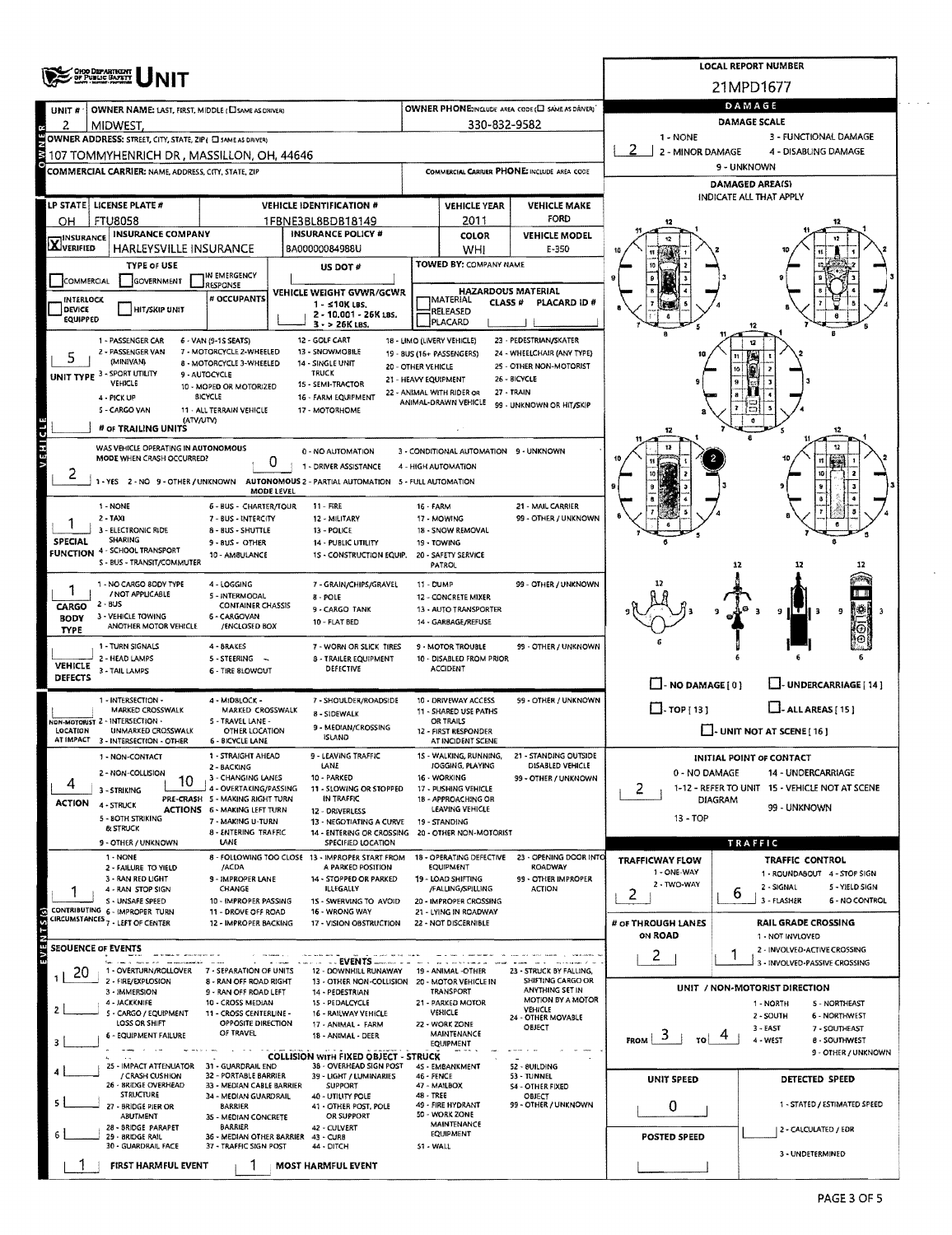|                                                     | <b>WE SHERE MOTORIST / NON-MOTORIST</b>  |                                                                             |                                                         |                                                     |                                 |                                                                                    |               |                                                            | LOCAL REPORT NUMBER                                |                        |                                                      |               |                                      |                           |                            |
|-----------------------------------------------------|------------------------------------------|-----------------------------------------------------------------------------|---------------------------------------------------------|-----------------------------------------------------|---------------------------------|------------------------------------------------------------------------------------|---------------|------------------------------------------------------------|----------------------------------------------------|------------------------|------------------------------------------------------|---------------|--------------------------------------|---------------------------|----------------------------|
| UNIT#                                               | <b>NAME: LAST, FIRST, MIDDLE</b>         |                                                                             |                                                         |                                                     |                                 |                                                                                    |               |                                                            | 21MPD1677<br>DATE OF BIRTH<br>AGE<br><b>GENDER</b> |                        |                                                      |               |                                      |                           |                            |
|                                                     |                                          |                                                                             |                                                         |                                                     |                                 |                                                                                    |               |                                                            |                                                    | $\cdots$               |                                                      |               |                                      |                           |                            |
|                                                     | ADDRESS: STREET, CITY, STATE, ZIP        |                                                                             |                                                         |                                                     |                                 |                                                                                    |               |                                                            |                                                    |                        | <b>CONTACT PHONE - INCLUDE AREA CODE</b>             |               |                                      |                           |                            |
| OН                                                  |                                          |                                                                             |                                                         |                                                     |                                 |                                                                                    |               |                                                            |                                                    |                        |                                                      |               |                                      |                           |                            |
| <b>INJURIES INJURED</b>                             | TAKEN                                    | <b>EMS AGENCY (NAME)</b>                                                    |                                                         |                                                     |                                 | <b>SAFETY EQUIPMENT</b><br>INJURED TAKEN TO: MEDICAL FACILITY (NAME, CITY)<br>USED |               |                                                            |                                                    | <b>DOT-COMPLIANT</b>   | <b>SEATING</b><br><b>POSITION</b>                    |               | AIR BAG USAGE   EJECTION             |                           | <b>TRAPPED</b>             |
|                                                     | BY                                       |                                                                             |                                                         |                                                     |                                 |                                                                                    |               |                                                            | MC HELMET                                          |                        |                                                      |               |                                      |                           |                            |
|                                                     |                                          | OL STATE OPERATOR LICENSE NUMBER                                            | LOCAL<br>OFFENSE DESCRIPTION<br>OFFENSE CHARGED<br>CODE |                                                     |                                 |                                                                                    |               |                                                            |                                                    | <b>CITATION NUMBER</b> |                                                      |               |                                      |                           |                            |
|                                                     |                                          |                                                                             |                                                         |                                                     |                                 |                                                                                    |               |                                                            |                                                    |                        |                                                      |               |                                      |                           |                            |
| OL CLASS                                            | <b>ENDORSEMENT</b>                       | <b>RESTRICTION SELECT UP TO 3</b>                                           |                                                         | <b>DRIVER</b><br><b>DISTRACTED</b>                  | <b>ALCOHOL</b>                  | ALCOHOL / DRUG SUSPECTED<br>MARUUANA                                               |               | <b>CONDITION</b>                                           | <b>STATUS</b>                                      | TYPE                   | ALCOHOL TEST<br>VALUE                                | <b>STATUS</b> | DRUG TEST(S)<br><b>TYPE</b>          |                           | RESULTS SELECT UP TO 4     |
|                                                     |                                          |                                                                             | BY                                                      |                                                     | <b>OTHER DRUG</b>               |                                                                                    |               |                                                            |                                                    |                        |                                                      |               |                                      |                           |                            |
| UNIT #                                              |                                          | NAME: LAST, FIRST, MIDDLE                                                   |                                                         |                                                     |                                 |                                                                                    |               |                                                            |                                                    |                        | DATE OF BIRTH                                        |               |                                      | AGE                       | <b>GENDER</b>              |
|                                                     |                                          |                                                                             |                                                         |                                                     |                                 |                                                                                    |               |                                                            |                                                    |                        |                                                      |               |                                      |                           |                            |
|                                                     | <b>ADDRESS: STREET, CITY, STATE, ZIP</b> |                                                                             |                                                         |                                                     |                                 |                                                                                    |               |                                                            |                                                    |                        | <b>CONTACT PHONE - INCLUDE AREA CODE</b>             |               |                                      |                           |                            |
|                                                     |                                          |                                                                             |                                                         |                                                     |                                 |                                                                                    |               |                                                            |                                                    |                        |                                                      |               |                                      |                           |                            |
|                                                     | INJURIES INJURED<br>TAKEN                | <b>EMS AGENCY (NAME)</b>                                                    |                                                         |                                                     |                                 | INJURED TAKEN TO: MEDICAL FACILITY (NAME, CITY)                                    |               | <b>SAFETY EQUIPMENT</b><br>USED                            |                                                    | DOT-Compliant          | <b>SEATING</b><br>POSITION                           |               | AIR BAG USAGE EJECTION               |                           | <b>TRAPPED</b>             |
|                                                     | BY                                       |                                                                             |                                                         |                                                     |                                 |                                                                                    |               |                                                            |                                                    | <b>MC HELMET</b>       |                                                      |               |                                      |                           |                            |
|                                                     |                                          | OL STATE OPERATOR LICENSE NUMBER                                            |                                                         |                                                     | <b>OFFENSE CHARGED</b>          |                                                                                    | LOCAL<br>CODE | OFFENSE DESCRIPTION                                        |                                                    |                        |                                                      |               | <b>CITATION NUMBER</b>               |                           |                            |
|                                                     |                                          |                                                                             |                                                         |                                                     |                                 |                                                                                    |               |                                                            |                                                    |                        |                                                      |               |                                      |                           |                            |
| OL CLASS                                            | <b>ENDORSEMENT</b>                       | <b>RESTRICTION SELECT UP TO 3</b>                                           |                                                         | <b>DRIVER</b>                                       |                                 | ALCOHOL / DRUG SUSPECTED                                                           |               | <b>CONDITION</b>                                           |                                                    |                        | ALCOHOL TEST                                         |               | <b>DRUG TEST(S)</b>                  |                           |                            |
|                                                     |                                          |                                                                             | BY                                                      | <b>DISTRACTED</b>                                   | ALCOHOL<br>OTHER DRUG           | MARUUANA                                                                           |               |                                                            | <b>STATUS</b>                                      | TYPE                   | VALUE                                                | <b>STATUS</b> | <b>TYPE</b>                          |                           | RESULTS SELECT UP TO 4     |
| UNIT #                                              |                                          | NAME: LAST, FIRST, MIDDLE                                                   |                                                         |                                                     |                                 |                                                                                    |               |                                                            |                                                    |                        | DATE OF BIRTH                                        | $\bullet$     |                                      | AGE                       | <b>GENDER</b>              |
|                                                     |                                          |                                                                             |                                                         |                                                     |                                 |                                                                                    |               |                                                            |                                                    |                        |                                                      |               |                                      |                           |                            |
|                                                     | <b>ADDRESS: STREET, CITY, STATE, ZIP</b> |                                                                             |                                                         |                                                     |                                 |                                                                                    |               |                                                            |                                                    |                        | <b>CONTACT PHONE - INCLUDE AREA CODE</b>             |               |                                      |                           |                            |
|                                                     |                                          |                                                                             |                                                         |                                                     |                                 |                                                                                    |               |                                                            |                                                    |                        |                                                      |               |                                      |                           |                            |
|                                                     | INJURIES INJURED                         | <b>EMS AGENCY (NAME)</b>                                                    |                                                         |                                                     |                                 | INJURED TAKEN TO: MEDICAL FACILITY (NAME, CITY)                                    |               | <b>SAFETY EQUIPMENT</b>                                    |                                                    |                        | SEATING                                              |               | AIR BAG USAGE   EJECTION             |                           | <b>TRAPPED</b>             |
| <b>TAKEN</b><br>BY                                  |                                          |                                                                             |                                                         |                                                     | luseo                           |                                                                                    |               | DOT-Compuant<br><b>POSITION</b><br>IMC HELMET              |                                                    |                        |                                                      |               |                                      |                           |                            |
|                                                     |                                          | OL STATE OPERATOR LICENSE NUMBER                                            |                                                         |                                                     | <b>LOCAL</b><br>OFFENSE CHARGED |                                                                                    |               | OFFENSE DESCRIPTION                                        | <b>CITATION NUMBER</b>                             |                        |                                                      |               |                                      |                           |                            |
|                                                     |                                          |                                                                             |                                                         |                                                     |                                 |                                                                                    | CODE          |                                                            |                                                    |                        |                                                      |               |                                      |                           |                            |
| OL CLASS                                            | <b>ENDORSEMENT</b>                       | <b>RESTRICTION SELECT UP TO 3</b>                                           |                                                         | <b>DRIVER</b>                                       |                                 | ALCOHOL / DRUG SUSPECTED                                                           |               | <b>CONDITION</b>                                           |                                                    |                        | <b>ALCOHOL TEST</b>                                  |               | DRUG TEST(S)                         |                           |                            |
|                                                     |                                          |                                                                             | BY                                                      | <b>DISTRACTED</b>                                   | <b>ALCOHOL</b>                  | MARUUANA                                                                           |               |                                                            | <b>STATUS</b>                                      | TYPE                   | VALUE                                                | <b>STATUS</b> | <b>TYPE</b>                          |                           | RESULTS SELECT UP TO 4     |
|                                                     | <b>INJURIES</b>                          | <b>SEATING POSITION</b>                                                     |                                                         | AIR BAG                                             | <b>OTHER DRUG</b>               | OL CLASS                                                                           |               | OL RESTRICTIONIS) DRIVER DISTRACTION                       |                                                    |                        |                                                      |               |                                      | <b>TEST STATUS</b>        |                            |
| 1 - FATAL . * *                                     |                                          | 1 - FRONT - LEFT SIDE                                                       |                                                         | 1. NOT DEPLOYED                                     |                                 | 1 - CLASS A'                                                                       |               | - ALCOHOL INTERLOCK                                        |                                                    |                        | NOT DISTRACTED.                                      |               |                                      | 1 - NONE GIVEN            |                            |
| 2 - SUSPECTED SERIOUS<br><b>INJURY</b>              |                                          | (MOTORCYCLE DRIVER)<br>2 - FRONT - MIDDLE                                   |                                                         | <b>2. DEPLOYED FRONT SAFER</b><br>3 - DEPLOYED SIDE |                                 | 2 - CLASS B                                                                        |               | <b>DEVICE- ATT</b><br>- CDL INTRASTÁTE ONLY                |                                                    |                        | <b>MANUALLY OPERATING AND</b><br><b>ELECTRONIC</b>   |               | 3 - TEST GIVEN,                      | 2-TEST REFUSED            |                            |
| 3 - SUSPECTED MINOR                                 |                                          | : 3 - FRONT - RIGHT SIDE<br><b>4 - SECOND - LEFT SIDE</b>                   |                                                         | 4 - DEPLOYED BOTH<br><b>FRONT/SIDE</b>              |                                 | 3 - CLASS C                                                                        |               | - CORRECTIVE LENSES<br>34 - FARM WAIVER'                   |                                                    |                        | COMMUNICATION DEVICE<br>(TEXTING, TYPING,            |               |                                      | / UNUSABLE                | <b>CONTAMINATED SAMPLE</b> |
| INJURY<br>4 - POSSIBLE INJURY -                     |                                          | (MOTORCYCLE PASSENGER)<br>5 - SECOND - MIDDLE                               |                                                         | 5 - NOT APPLICABLE<br>9 - DEPLOYMENT UNKNOWN        |                                 | 14 - REGULAR CLASS<br>$(OHIO \cong D)$ , $r_{11}$                                  |               | 5 - EXCEPT CLASS A BUS<br>6 - EXCEPT CLASS A               |                                                    |                        | DIALING)<br>TALKING ON HANDS-FREE                    |               | 4 - TEST GIVEN,                      | <b>F, RESULTS KNOWN</b> C |                            |
| S - NO APPARENT INJURY                              |                                          | <b>6 SECOND</b> RIGHT SIDE<br>.7 - THIRD " LEFT SIDE                        |                                                         | in communication                                    |                                 | 5 - M/C MOPED ONLY                                                                 |               | <b>ALCLASS BIBUS</b><br>7 - EXCEPT TRACTOR-TRAILER         |                                                    |                        | COMMUNICATION DEVICE<br>4 TALKING ON HAND-HELD       |               | 5 - TEST GIVEN.                      | RESULTS UNKNOWN           |                            |
|                                                     | <b>INJURIES TAKEN BY</b>                 | (MOTORCYCLE SIDE CAR)<br>8 - THIRD - MIDDLE                                 | 1 - NOT EJECTED                                         | <b>EJECTION</b>                                     |                                 | 6 - NO VALID OL                                                                    |               | <b>B - INTERMEDIATE LICENSE</b><br><b>RESTRICTIONS</b>     |                                                    |                        | COMMUNICATION DEVICE<br>5 - OTHER ACTIVITY WITH AN   |               |                                      |                           | <b>ALCOHOL TEST TYPE</b>   |
| 1 - NOT TRANSPORTED                                 |                                          | 9 - THIRD - RIGHT SIDE                                                      |                                                         | <b>2 - PARTIALLY EJECTED</b><br>35, TOTALLY EJECTED |                                 | <b>OL ENDORSEMENT</b>                                                              |               | 9 - LEARNER'S PERMIT<br><b>RESTRICTIONS</b>                |                                                    |                        | ELECTRONIC DEVICE<br><b>6 PASSENGER</b>              |               | 1 - NONE                             |                           |                            |
| <b>/TREATED AT SCENE</b><br> 2 FEMS    1/2   319 PM |                                          | 10 : SLEEPER SECTION<br>OF TRUCK CAB.                                       |                                                         | 4 - NOT APPLICABLE                                  |                                 | H-HAZMAT                                                                           |               | 10 - LIMITED TO DAYLIGHT<br>ONLY                           |                                                    |                        | <b>AOTHER DISTRACTION</b><br>INSIDE THE VEHICLE'.    |               | 2 - BLOOD<br>3 - URINE               |                           |                            |
| $3 - \text{POLICE}$                                 |                                          | 11 - PASSENGER IN<br>OTHER ENCLOSED CARGO                                   |                                                         | <b>TRAPPED</b>                                      |                                 | M - MOTORCYCLE<br><b>P - PASSENGER</b>                                             |               | 11 - LIMITED TO EMPLOYMENT<br><b>12 - LIMITED - OTHER</b>  |                                                    |                        | <b>88 - OTHER DISTRACTION</b><br>OUTSIDE THE VEHICLE |               | 4 - BREATH<br>5 - OTHER              |                           |                            |
| 9 - OTHER / UNKNOWN                                 |                                          | AREA (NON-TRAILING UNIT,<br>BUS, PICK-UP WITH CAP)                          | 1 - NOT TRAPPED                                         | 2.- EXTRICATED BY                                   |                                 | N - TANKER                                                                         |               | 13 - MECHANICAL DEVICES<br>(SPECIAL BRAKES, HAND           |                                                    |                        | 9 - OTHER / UNKNOWN<br>CONDITION                     |               |                                      | <b>DRUG TEST TYPE</b>     |                            |
|                                                     | <b>SAFETY EQUIPMENT</b>                  | $\varepsilon$ , passenger in $\ldots$<br>UNENCLOSED CARGO AREA 3 - FREED BY |                                                         | MECHANICAL MEANS                                    |                                 | Q - MOTOR SCOOTER                                                                  |               | CONTROLS, OR OTHER<br><b>ADAPTIVE DEVICES)</b>             |                                                    |                        | 1 - APPARENTLY NORMAL                                |               | - NONE<br>2 - BLOOD                  |                           |                            |
| 1 - NONE USED<br>2 - SHOULDER BELT ONLY             |                                          | 13 - TRAILING UNIT<br>14 - RIDING ON VEHICLE                                |                                                         | NON-MECHANICAL MEANS                                |                                 | r - Three-Wheel<br><b>MOTORCYCLE</b>                                               |               | 14 - MILITARY VEHICLES ONLY<br><b>LIS - MOTOR VEHICLES</b> |                                                    |                        | 2 PHYSICAL IMPAIRMENT<br>3 - EMOTIONAL (E.G.         |               | 3 - URINE<br>4 - OTHER               |                           |                            |
| <b>USED</b><br>3 - LAP 8ELT ONLY USED               |                                          | <b>EXTERIOR</b><br>(NON-TRAILING UNIT)                                      |                                                         |                                                     |                                 | S - SCHOOL BUS<br>T - DOUBLE & TRIPLE                                              |               | <b>WITHOUT AIR BRAKES</b><br>16 - OUTSIDE MIRROR           |                                                    |                        | DEPRESSED, ANGRY<br><sup>1</sup> DISTURBED)          |               |                                      |                           | <b>DRUG TEST RESULT(S</b>  |
| <b>USED</b> <sup>5</sup>                            | 4 - SHOULDER & LAP BELT                  | 15 - NON-MOTORIST<br>99 - OTHER / UNKNOWN                                   |                                                         |                                                     |                                 | <b>TRAILERS</b>                                                                    |               | <b>17 - PROSTHETIC AID</b><br>18 - OTHER                   |                                                    |                        | $4$ . Illness                                        |               |                                      | 1 - AMPHETAMINES          |                            |
| - FORWARD FACING                                    | 5 - CHILD RESTRAINT SYSTEM               |                                                                             |                                                         |                                                     |                                 | - TANKER / HAZMAT.                                                                 |               |                                                            |                                                    |                        | <b>FATIGUED, ETC.</b>                                |               | 2 - BARBITURATES **                  | 3 - BENZODIAZEPINES       |                            |
|                                                     | 6 - CHILD RESTRAINT-SYSTEM               |                                                                             |                                                         |                                                     |                                 | <b>GENDER</b>                                                                      |               |                                                            |                                                    |                        | UNDER THE INFLUENCE OF<br>MEDICATIONS / DRUGS /      |               | 5 - COCAINE                          | 4 - CANNABINOIDS -        |                            |
| - REAR FACING<br>7 - BOOSTER SEAT.                  |                                          |                                                                             |                                                         |                                                     |                                 | F - FEMALE                                                                         |               |                                                            |                                                    | 79                     | ALCOHOL<br>- OTHER / UNKNOWN + 1                     |               | 6 - OPIATES / OPIOIDS<br>\$7 - OTHER |                           | ( 统计概要                     |
| 8 - HELMET USED                                     | 9 - PROTECTIVE <sup>,</sup> PADS USED    | ł.                                                                          |                                                         |                                                     |                                 | M - MALE<br>U - OTHER / UNKNOWN                                                    |               | 实物理                                                        |                                                    |                        |                                                      |               |                                      | 8 - NEGATIVE RESULTS      |                            |
| (ELBOWS, KNEES, ETC)                                | 10 - REFLECTIVE CLOTHING                 |                                                                             |                                                         |                                                     |                                 |                                                                                    |               |                                                            |                                                    |                        |                                                      |               |                                      |                           |                            |
| . / BICYCLE ONLY                                    | 11 - LIGHTING - PEDESTRIAN               |                                                                             |                                                         |                                                     |                                 |                                                                                    |               |                                                            |                                                    |                        |                                                      |               |                                      |                           |                            |
| 99 - OTHER / UNKNOWN                                |                                          |                                                                             |                                                         |                                                     |                                 |                                                                                    |               |                                                            |                                                    |                        |                                                      |               |                                      |                           |                            |

 $\sim$ 

 $\hat{\mathcal{L}}$  $\hat{\mathcal{L}}$ 

 $\sim$